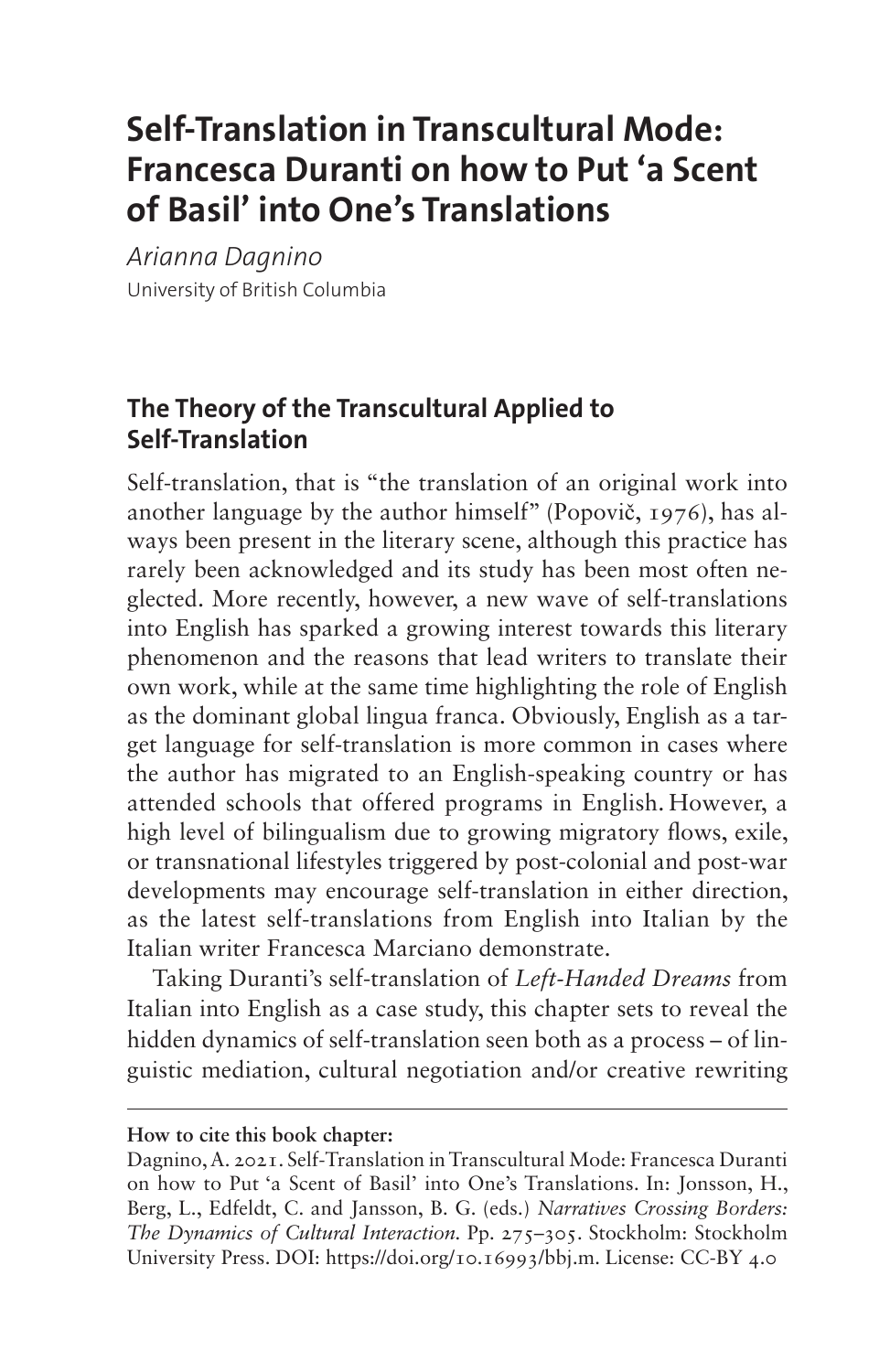– and as a product – subject to publication trends, market-related restrictions/impositions, readers' response, and/or critics' reception. Framing self-translation as both a process and a product is a methodological choice that is particularly rewarding from the heuristic point of view (Grutman and Van Bolderen, 2014). By analyzing it as a process, we can uncover the reasons motivating self-translation, the context(s) within which self-translation occurs, and the processes of cultural identity mediation writers undergo as they move into the role of translators of their work (Taft, 1981). By studying it as a product, through comparative textual analysis between source text and target text we can identify intertextual transfer strategies and modalities of cultural reframing employed by authors when they act as self-translators. The comparative textual analysis may reveal correspondences, (dis) similarities, additions, and/or subtractions, and thus shed light on the translation strategies applied. It can also show in which way and to what extent self-translators challenge (or succumb to) the pressures of translating into another language or extend (culturally, linguistically, and stylistically) the parameters/possibilities of one or both of their assumed languages.

As regards the language combination itself and its relation to the socio-linguistic web of global power dynamics, a disclaimer is here needed. Due to space limitations, the present contribution does not delve into the much-needed discussion about existing asymmetric power relations between languages. Suffice it to say that in the world's linguistic stock exchange described by de Swaan (2001) and Casanova (2009), and further explored by Grutman (2015), translations (and thus also self-translations) can be called either "horizontal" or "vertical" depending on the value given to the languages involved. They are horizontal when they happen between national languages that have the same linguistic capital; that is, when the languages involved are "equally" juxtaposed, autonomous, dominant, and belong to well-established national literary systems (at any rate according to "canonical" perceptions of such hierarchy as established in the current global status quo by the history of unequal colonialist relations).<sup>T</sup> They

<span id="page-1-0"></span> $\frac{1}{1}$  See Casanova (2009).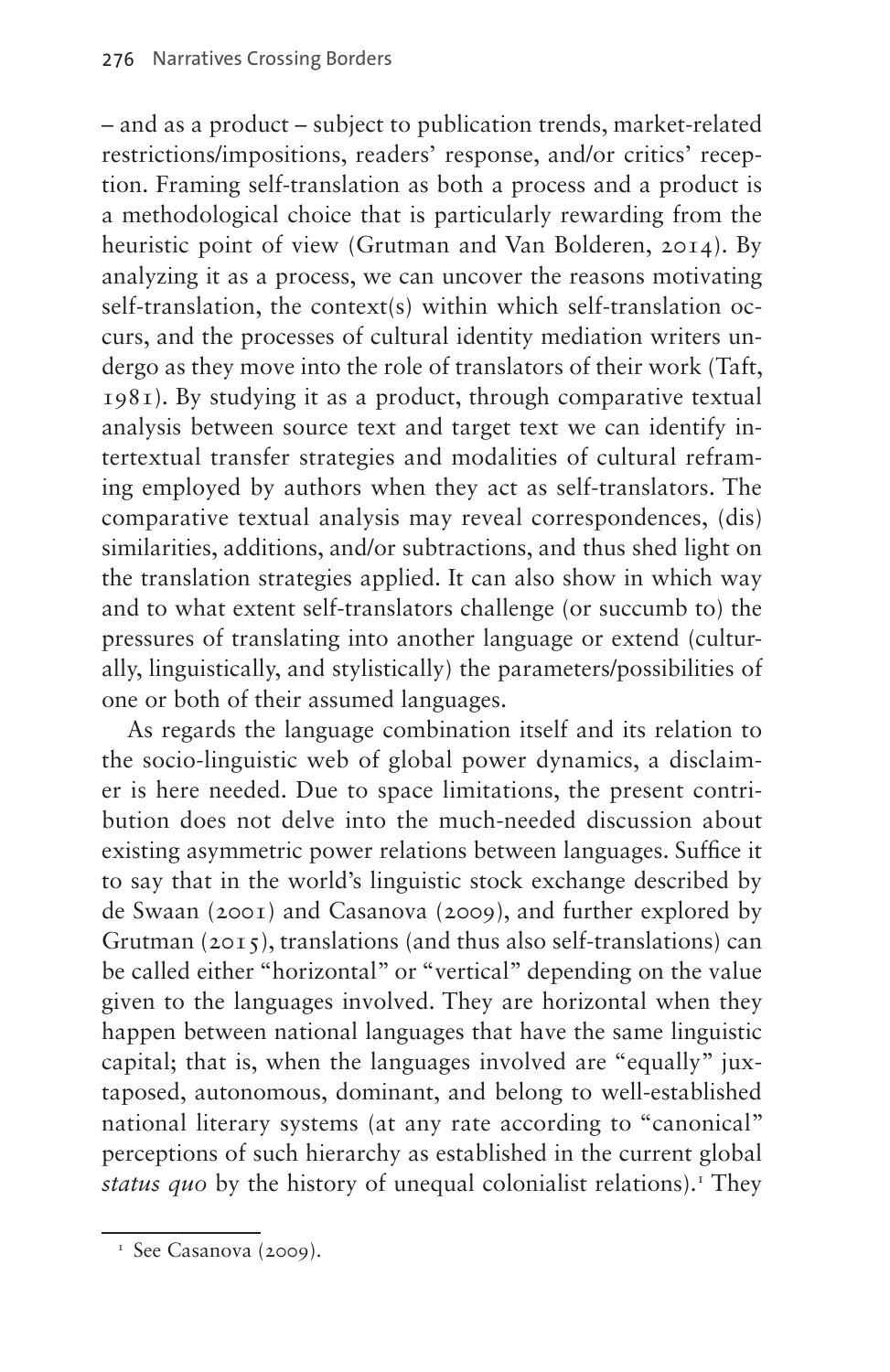are vertical translations when they perform languages "de statut trop inégal pour que le transfert puisse ressembler à un échange (mot qui implique une forme de réciprocité)" (Grutman, 2015, p. 21).[2](#page-2-0) Vertical translations may further be qualified as "supraductions," if the text is translated with an ascending movement (uphill) from a minor language into a dominant and more central one – from the periphery to the center; and "infraductions," if the text is translated in the opposite direction, with a descending movement (downhill), from a major and more widespread language into a minor and marginalized one – from the center to the periphery (Grutman, 2015).[3](#page-2-1)

From a theoretical perspective, the present study adopts a transcultural approach. As Bassnett and Lefevere (1990) suggest, the study and practice of literary translation (thus including self-translation) *are* the study and practice of cultural interaction. Moreover, any literary self-translation also implies some form of cultural construction and creative manipulation or rendition, thus leading to what the writer Octavio Paz calls a process of "poetic transmutation.["4](#page-2-2) It follows from this that the focus is no longer on the assumed faithfulness of the translation to the origi-nal text<sup>[5](#page-2-3)</sup> but on conceptually, culturally, and creatively expanding

<span id="page-2-0"></span><sup>&</sup>lt;sup>2</sup> "whose status is too unequal to resemble a veritable exchange (a word that implies a form of reciprocity)" (my translation).

<span id="page-2-1"></span><sup>&</sup>lt;sup>3</sup> The same distinction applies to self-translation, which can be thought of as "*infra*autotraducción" (*infra*self-translation) or "supraautotraducción" (*supra*self-translation; Grutman 2011, p. 81): that is, vertical selftranslations between languages that have asymmetrical relations and in which the direction of translation is either from the hegemonic into the minorized language (*infra*-) or viceversa (*supra*-). For a thorough discussion on self-translation according to the unequal power relations between languages and thus its differentiation into "vertical" or "horizontal," "endogenous" or "exogenous," "symmetrical" or "asymmetrical," see Grutman (2013a, 2013b).

<span id="page-2-2"></span><sup>4</sup> Octavio Paz cited in Alastair Reid (1990, p. 96).

<span id="page-2-3"></span><sup>&</sup>lt;sup>5</sup> I would rather refer to the original text as the "primary version," drawing upon Dasilva's (2011, p. 63) suggestion of considering it as "the primary text." As Anselmi (2012, p. 26) remarks, "Literary approaches to self-translation […] do not take into sufficient account certain distinctive features that self-translation shares with ordinary translation, namely the fact that it is a mode of writing based on a pre-existing text, which is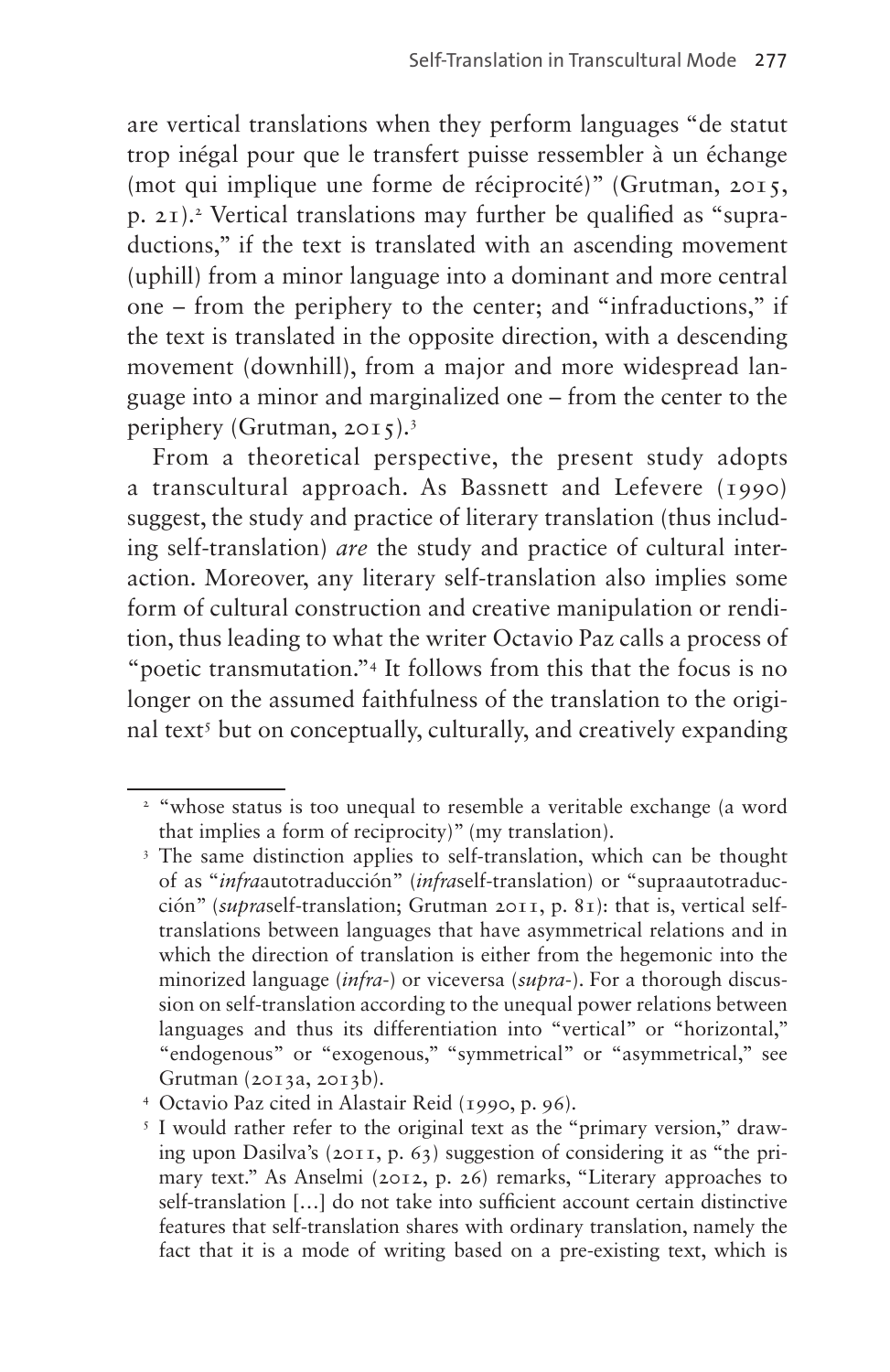it. Hence, we witness in such cases the rapprochement not only between translation studies, cultural studies, creative writing, and (comparative) literature but also between translation practice and theory.<sup>6</sup>

The theory of the transcultural (Dagnino, 2015; Epstein, 2009; Welsch, 1999) is a system of thought and a research method whose premise is that cultures are open and mutually transforming organisms rather than monolithic, mutually exclusive entities. Transcultural theoretical frameworks have been deployed and engaged, especially in the Latin American region, since the late 1940s, after Fernando Ortiz coined the term "transculturation" to describe the process of mutual—even if asymmetrical cultural influences and fusions between so-called "peripheral" and colonizing cultures. The concept of transculturation has been further developed, among others and within a postcolonial framework, by Mary Louise Pratt (1992) in her book *Imperial Eyes*. In the present study, I refer to the subsequent conceptualizations of "transculture" and "transculturality" developed by Epstein (2009) and Wolfgang Welsch (2009) respectively. These more recent conceptualizations of the transcultural are intended to overcome the binaries of dominant versus subordinate, colonizer versus colonized cultures inherent in the original and postcolonial interpretations of "transculturation" by focusing on the commonalities and the urge to connect that all human beings (and cultures) share, despite their intrinsic differences. As Welsch (1999, p. 201) states, "It is a matter of readjusting our inner compass: away from the concentration on the polarity of the own and the foreign to an attentiveness for what might be common and connective wherever we encounter things foreign." In this light, the transcultural may be understood as an all-inclusive space of subjective consciousness and cultural possibilities that does not deny the formative importance of native/national cultures—and, to some extent, their accompanying worldviews—but at the same

to be recontextualized for a new receptor-audience speaking a different language."

<span id="page-3-0"></span><sup>6</sup> Torrop (2002) as well as Yan and Huang (2014) emphasize the role of translation meant as a medium for, and a product of, cultural exchange.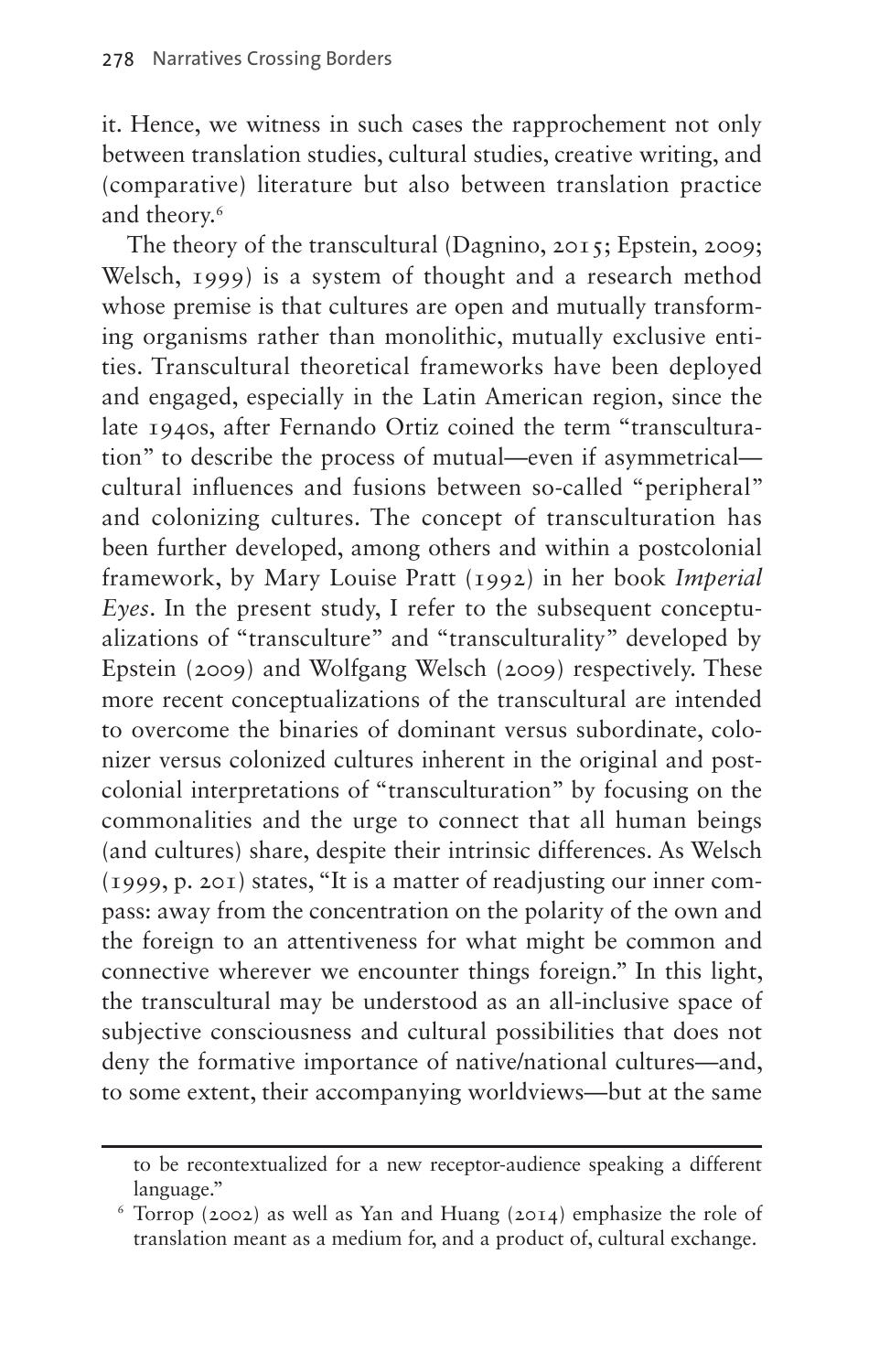time allows an openness to the reception, integration, negotiation, and permeation of other cultures, languages, worldviews.[7](#page-4-0)

Translation theory often capitalizes on juxtapositions, such as author vs. translator, original vs. translation, literal translation vs. interpretation, dominant language vs. minority language, translatability vs. untranslatability. The process of self-translation contributes to calling into question these oppositional framings. Indeed, self-translation seems to inherently work in-between these dichotomies (Hokenson and Munson, 2007) and to inhabit a transcultural space that lies beyond the divides of languages and cultures (Dagnino, 2015; Epstein, 2009). A transcultural sensitivity may thus support the view of self-translation as "a new kind of textual territory; a labyrinthine but interconnected space in which the hybridity of texts-in-translation reflects the hybrid, interand transcultural identities of those who produce them" (Venzo, 2016, p. 1).

#### **When and Why Bilingual Writers Self-Translate**

Self-translation normally supposes bilingualism or nearbilingualism in at least one other language. As already stated, growing migratory flows have created new generations of bilingual writers (Grosjean, 2010), especially in settler countries such as Australia, Canada, New Zealand, South Africa, and the United States, and in former colonial powers such as France, Spain, and the UK. In this study, I draw upon the definition proposed by Grosiean (1989, p. 4), for whom bilinguals are "those people who use two or more languages in their everyday lives." I also accept Grosjean's (1989) distinction between a "stable bilingual" or "idiomatic bilingual" (who has reached an almost native-like competence in both languages) and a person still in the process of acquiring or restructuring a language (we might define the latter

<span id="page-4-0"></span><sup>7</sup> As Nordin et al. remark (2016, p. 11), "Compared with concepts such as interculturality, multiculturality, or hybridity, which all may have some relevance for describing cultural encounters, but which often presuppose the notion of cultural essentialism, the concept of transculturality has the advantage of recognising change and diversity, rahter than focusing on boundaries and differences."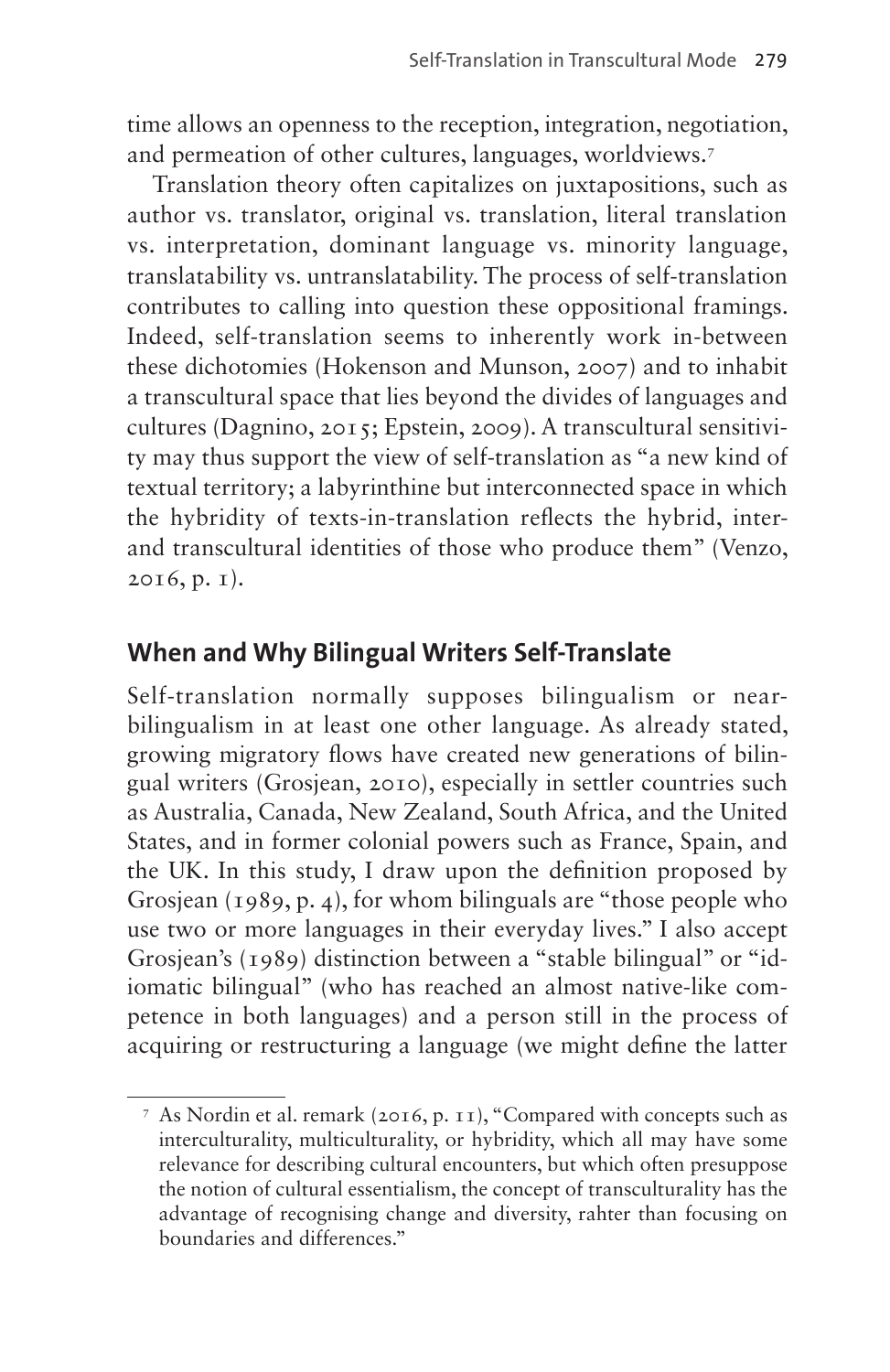as a "transitional bilingual")[.8](#page-5-0) Within a literary discourse, when we speak of bilingual writers we specifically refer to "authors who compose texts in at least two different languages" (Hokenson and Munson 2007, p. 14). Neurolinguists make a further distinction between "early bilinguals" and "late bilinguals," focusing on the age in which the individuals acquired bilingual competence; that is, they differentiate between those authors who were raised as bilinguals since their birth and those who, due to a series of circumstances happened – more or less forcefully, more or less willingly – to become bilingual either in their youth or later in life. "Early bilingualism" is defined as "coordinated" and "balanced," since the two languages are acquired in parallel before adolescence; while "late bilingualism" is defined as "subordinated," since L1 (Language 1) is dominant over L2 (Language 2). It has often been implied that only early bilinguals can acquire high proficiency in both languages, mainly due to the fact that there appears to be a critical age (around puberty) after which acquiring a native-like control of a second language seems much harder to obtain (see Fabbro, 1996, 2004; Paradis 2004, 2009). More recent studies, however, have shown that, depending on life circumstances, the dominance between L1 and L2 can oscillate, that a native-like proficiency in L2 can also be acquired later in life and that L2 can become the dominant language (see Birdsong, 2005, 2014; see also Salmon and Mariani, 2008). In this study, I do not

differentiate the degree of bilingualism according to the stage of life in which it was acquired (the age of acquisition) but rather on the self-perceived or assumed degree of bilingual proficiency and competence in the two languages in which the self-translating author is creatively active[.9](#page-5-1) It is clear that the relatively new field of

<span id="page-5-0"></span><sup>8</sup> For an exhaustive definition of bilingualism see Baker (2001) and Grosjean (2010, 1989). On bilingual or translingual writers see also Hokenson and Manson (2007) and Kellmann (2000, 2003).

<span id="page-5-1"></span><sup>9</sup> Several terms such as *balanced bilinguals* (highly fluent in both languages), *dominant bilinguals* (dominant in one language), *passive* or *recessive bilinguals* (gradually losing competence in one of the two languages), and *semilinguals* (a questionable, pejorative term used to identify those individuals with limited level of proficiency in both first and second language) have been used to categorise bilinguals according to the selfperceived or assumed degree of proficiency they have in both languages.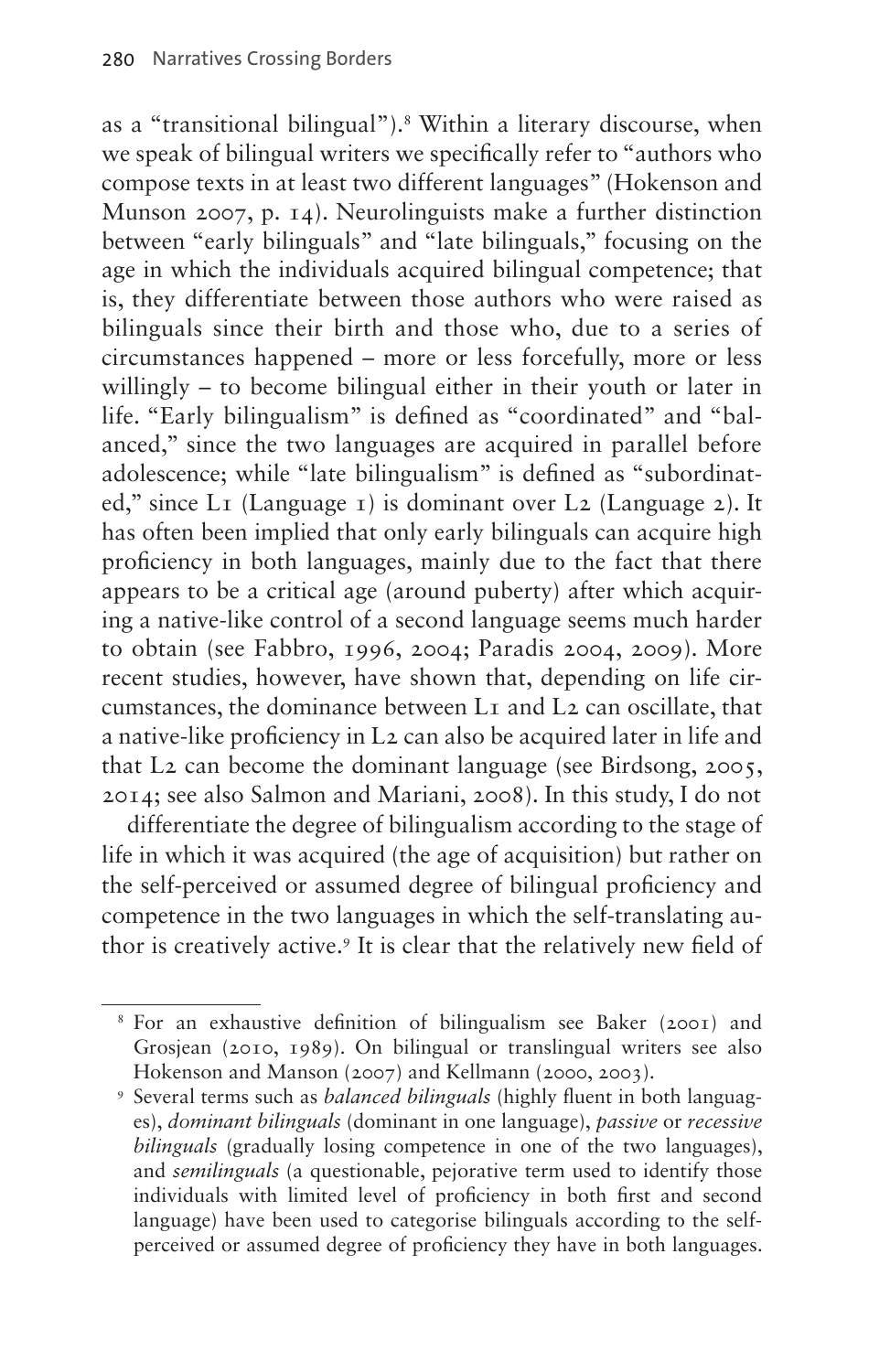bilingual writing and self-translation calls for specific approaches and valid, reliable testing models to obtain deeper insight into different levels and modalities of bilingualism. From a (neuro)linguist's point of view, in particular, further study is required on how to measure scientifically bilingual literary competence as well as on how to determine the level of bilingual proficiency necessary to accomplish a successful self-translation (but, again, "successful" according to what standards?).<sup>10</sup> This is a particularly thorny issue since, as a Recuenco Peñalver remarks (2011, p. 200), "La relación de un escritor bilingüe con su(s) lengua(s) es más compleja de lo que pudiera parecer y a menudo se encuentra presente en el propio proceso de escritura, incluso antes de que la actividad traductora intervenga."<sup>11</sup>

Irrespective of their actual qualities, self-translations are often considered superior to non-authorial translations. This is because "the writer-translator is no doubt felt to have been in a better position to recapture the intentions of the author of the original than any ordinary translator" (Fitch, 1985). Moreover, self-translators have the authority to allow themselves alterations in the translation that an allographic translator would not deem, in principle, ethically or professionally appropriate (see already Grutman, 1998; and Landa 2006). Having said that, the presumed privileged and authoritative status of the bilingual writer as self-translator (Grutman, 2009) is marked by one of the hardest linguistic challenges: the transposition not only of a text but also of a whole cultural worldview and metaphoric space into another. As an undisclosed self-translator of poetry from Gaelic (mother tongue)

All these categories have repeatedly been problematized, put to question and criticized by different scholars. Baetens Beardsmore (1982), for example, argues that balanced bilingualism, that is a full competence in both languages, is close to impossible to achieve, and is therefore very rare. For an overview of these terms, see Chin Ng and Wigglesworth (2007). For an extensive discussion on bilingualism, see Romaine's (1995) book *Bilingualism*, which also has a section on measuring "Degrees of bilingualism," and Baetens Beardsmore (1982).

<span id="page-6-0"></span><sup>10</sup> See, in this regard, Michael H. Daller (2011).

<span id="page-6-1"></span><sup>&</sup>lt;sup>11</sup> "The relation of bilingual writers with their language(s) in more complex than it could seem and is often present in their writing process, even before they start translating" (my translation).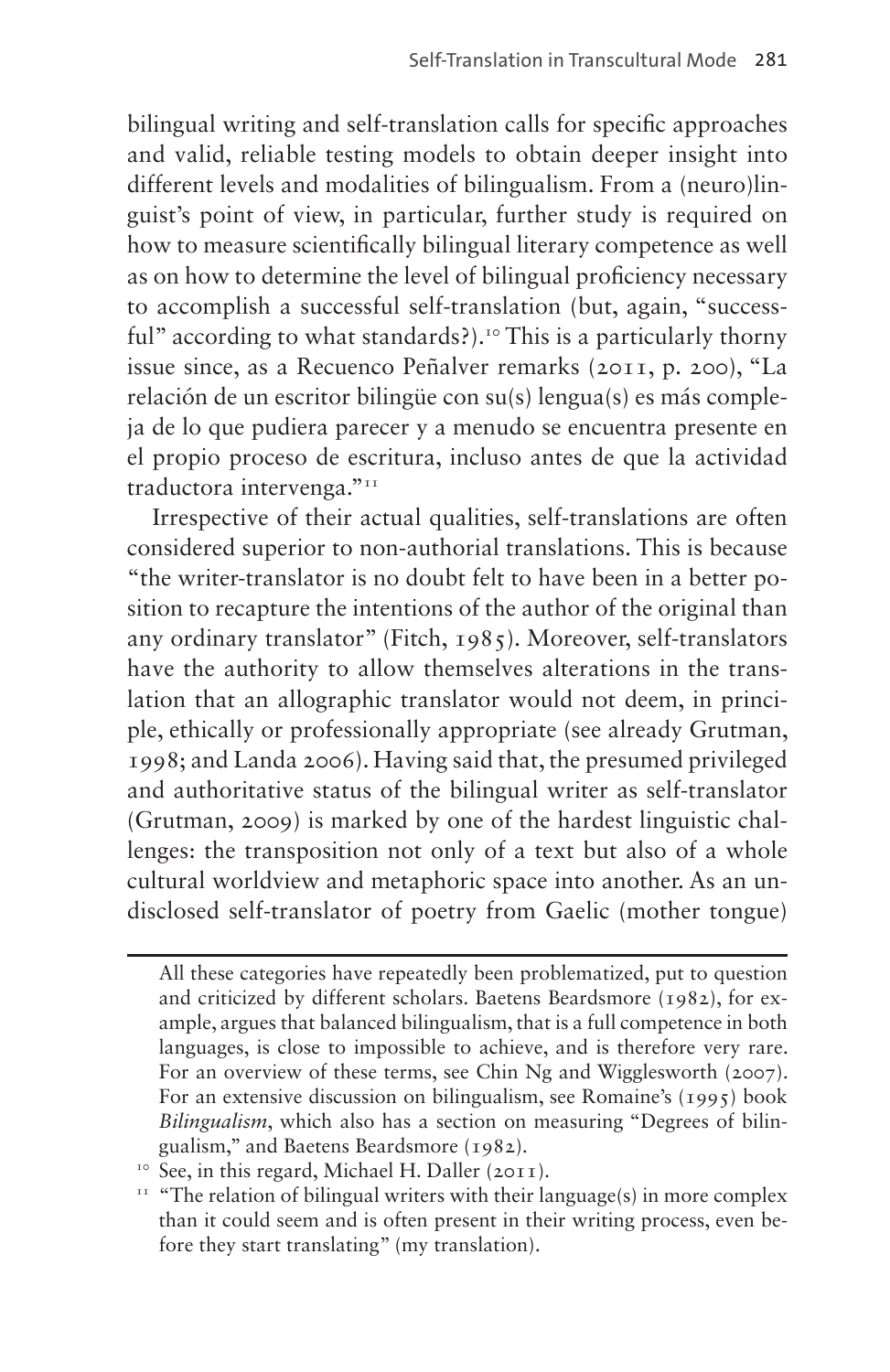to English (second language) stated in Corinna Krause's (2007, p. 105) study, "the difficulty of translating not just the meaning of the words but the range of referents inherent within the culture is for me insurmountable." Similarly, the bilingual (English/ Italian) writer Tim Parks (1999, p. 138) remarks that, "the rare bilingual person, the person most thoroughly grounded in two distinct conventions," must be "struck by the utter difference of the same text in their two languages" as a result of being "keenly aware of the distinct value structures implied by the [two] languages." These strong and unequivocal statements lead to agree with Lance Hewson (1997, p. 49) that changing languages also means changing cultures and, most often than not, meaning: "the (newly) translated text only begins to signify when it is fed into and functions within the receiving culture."

Despite the daunting difficulties inherent in self-translation, the reasons that lead writers to undertake this endeavor are manifold (economic, psychological, sociological, aesthetic, or cultural), often overlapping, and – as we shall see – often linked to migrancy or transnational lifestyles. Dissatisfaction with existing translations or the idea of challenging monolingual paradigms may encourage self-translation as much as market-related considerations, the wish to expose one's work to a culturally diversified audience, or the drive to explore new creative pathways through processes of linguistic and cultural mediation. In the course of this study I have identified at least seven main reasons or "authorial intentions" that lead writers to self-translate.<sup>12</sup> By compiling evidence drawn from other scholars' research<sup>13</sup> and from personal conversations with a selection of self-translators, $14$  it emerges that writers may decide to self-translate in order to:

<span id="page-7-0"></span> $12$  Oustinoff (2001, p 278), in particular, stresses the importance of the author's intention ("*l'intention auctoriale*") during the process of self-translation and how this affects the final product.<br><sup>13</sup> On the reasons that lead writers to self-translate see, in particular, Anselmi

<span id="page-7-1"></span><sup>(2012),</sup> Bassnett (2006), Gentes (2016), Grutman (2015), Lagarde (2015) Nannavechia (2016) and Recuenco Peñalver (2011).

<span id="page-7-2"></span><sup>&</sup>lt;sup>14</sup> In the last six months, I have had the opportunity to interview five bilingual authors (namely, Antonio D'Alfonso, Francesca Duranti, Sebastien Doubinsky, Francesca Marciano, and Carmen Rodriguez) on their self-translational practices.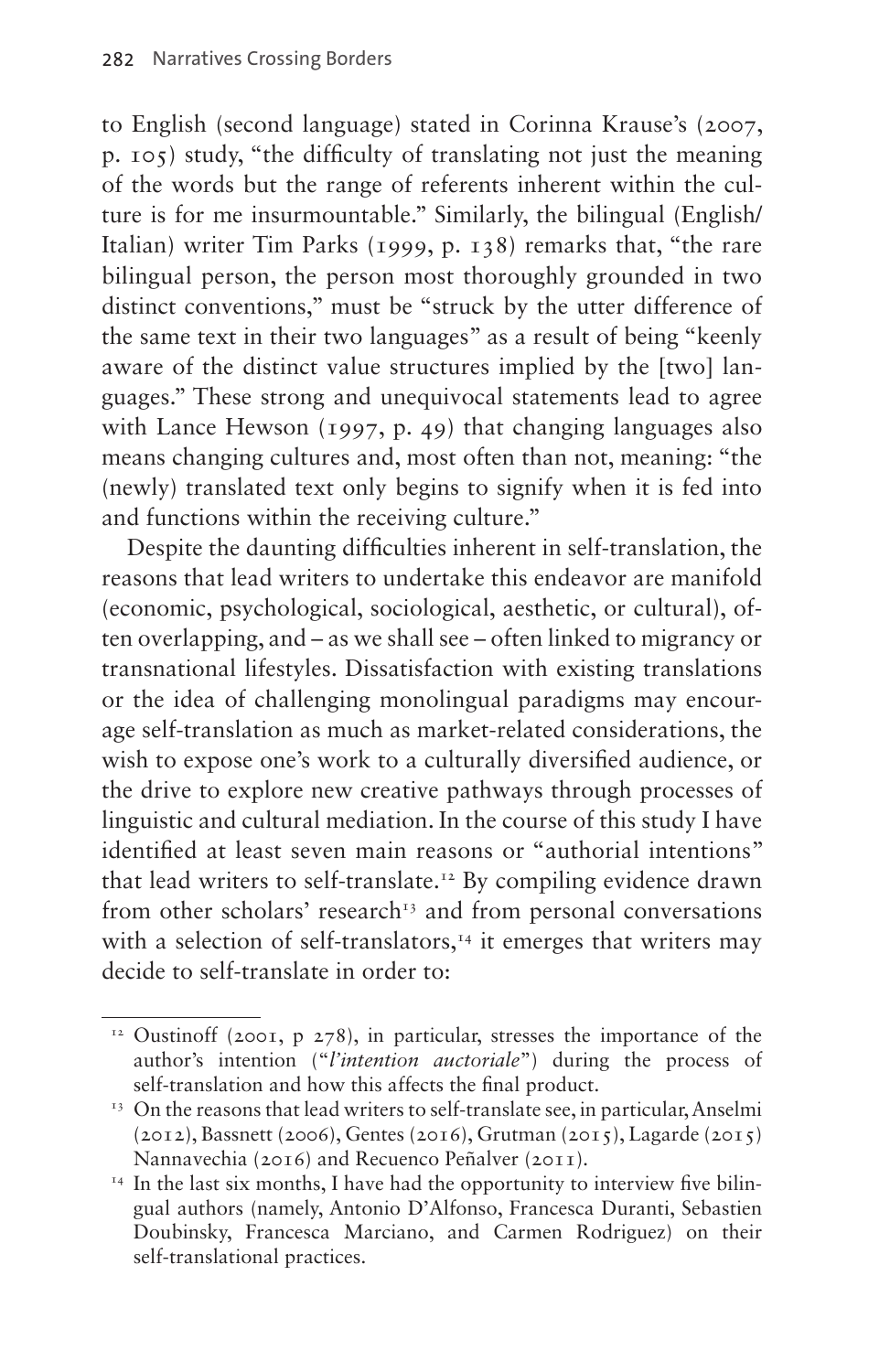- **– Sell their book.** That is, find interested publishers in their country of adoption. This happens especially with aspiring writers and writers who are in the process of becoming bilingual ("developmental bilingual"); in this instance, they usually avail themselves of the help of one or more native speakers. I call them **"the Sellers"** and the product of their self-translation **"the sellable**.**"**
- **– Widen their readership** (or **expose their work to a wider international market**). That is, acquire recognition – and, possibly, financial gain – in the dominant or global language. This happens especially with emerging writers or mid-career writers who are in the process of becoming bilingual ("developmental" to "transitional bilingual"), and who are keen to give their work "an afterlife" in their adopted language (Grutman, 2013, p. 71). We may call them **"the Wideners**" (or **"the Exposers"**) and the product of their self-translation **"the widened"** or **"the exposed**.**"**
- **– Maintain a degree of "ownership," "autonomy," and "authoriality**.**"** This happens especially with mid-career writers or with writers who belong to linguistic/ethnic minorities who can be either transitional or stable bilinguals.<sup>[15](#page-8-0)</sup> While some authors are particularly interested in the politics of promoting a minority language against the dominance of a major language, others confess to self-translate to "rescue" their work "from mistranslation" or to "avoid inaccuracy" (Krause, 2007, p. 110). I call this category of self-translators **"the Owners" (**or **"the Authorialists"**) and the product of their self-translation **"the owned" (**or **"the authorialised"**).
- **– Reflect their bilingual identity and bi-cultural intermediation**. This happens especially with mid-career or established writers who are at least transitional bilinguals and in the process of becoming stable bilinguals. As an undisclosed subject of Krause's (2007, p. 110) study stated, "I like seeing the same idea expressed in the other language; getting a bilingual perspective on what I'm actually trying to say  $[...]$ . I  $[...]$  like

<span id="page-8-0"></span><sup>&</sup>lt;sup>15</sup> See Grutman (2016b).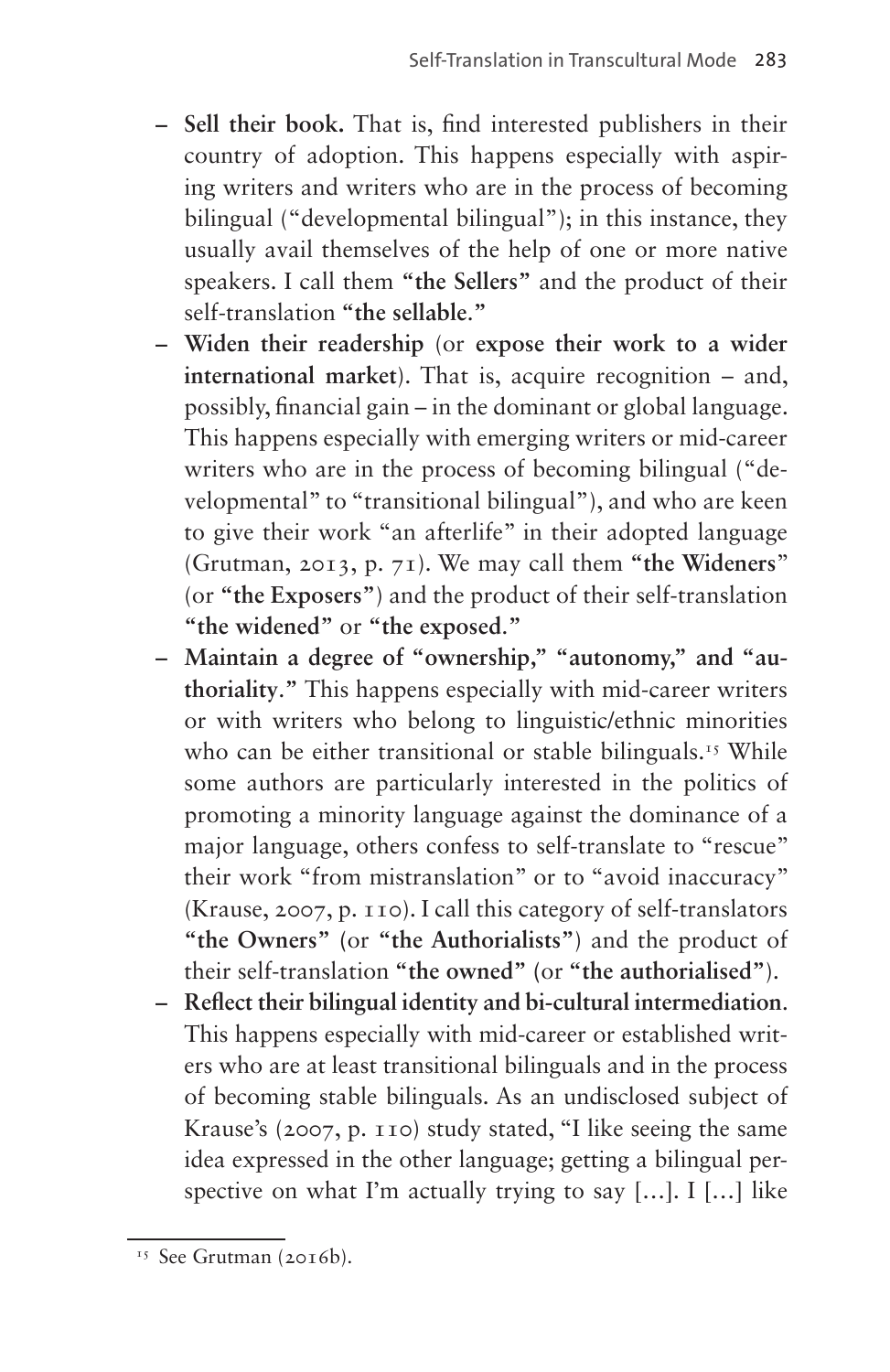the challenge of making it work in the second language.["16](#page-9-0) I call them **"the Bireflectors" (**or **"the Intermediaries")** and the product of their self-translation **"the bireflected" (**or **"the intermediated")**.

- **– Majorize or decentralize a language.** A writer may decide either to give relevance to a minor language by self-translating his/her work into that language from a major one ("majorization"), or to decentralize and diminish the self-importance of two equally dominant languages by self-translating one into the other and/or vice versa ("decentralization"). Depending on the case, I call this kind of self-translators either the "Majorizers," and the product of their selftranslation "the majorized," or the "Decentralizers," and the product of their self-translation "the decentralized."
- **– Explore and exploit** self-translation as a creative device that enables them to rewrite, reshape, alter, or reword their originals. This happens especially with well-established writers and stable bilingual writers (in this regard, Samuel Beckett's self-translations are most exemplary).<sup>17</sup> I call this group of self-translators **"the Explorers" (**or **"the Exploiters")** and the product of their self-translation **"the explored"** or **"the exploited**." It is in this latter case that writers have the unique

<span id="page-9-0"></span><sup>&</sup>lt;sup>16</sup> Similarly, the writer Andrea Chapela (2015; last paragraph) discovered in self-translation a sort of distancing device with which to critically analyze her work: "Self-translation was a great experiment and I wish to continue with it and to continue building my relationship with English. I like having to think about the words I used, the sentences I created, and the reasons behind a story that sometimes are lost in the act of writing it. It was challenging and insightful to recreate the genesis of a story, how it came to be, what the answers to questions I'd never actually asked myself might be. I grew closer to the story and to my own instincts as a writer when I was forced to take a step back and to look at them from afar."

<span id="page-9-1"></span><sup>&</sup>lt;sup>17</sup> Other examples come from bilingual writers in the Spanish-English combination such as Manuel Puig, Ariel Dorfman and Rosario Ferré. As Esplin (2012, p. 182) argues discussing their self-translational practices, "The task of self-translating enables these writers to tweak, readjust, or revise aspects of their texts and their literary personae. […] Especially in the event of self-translation, authorship and textuality become evolving and collaborative endeavors."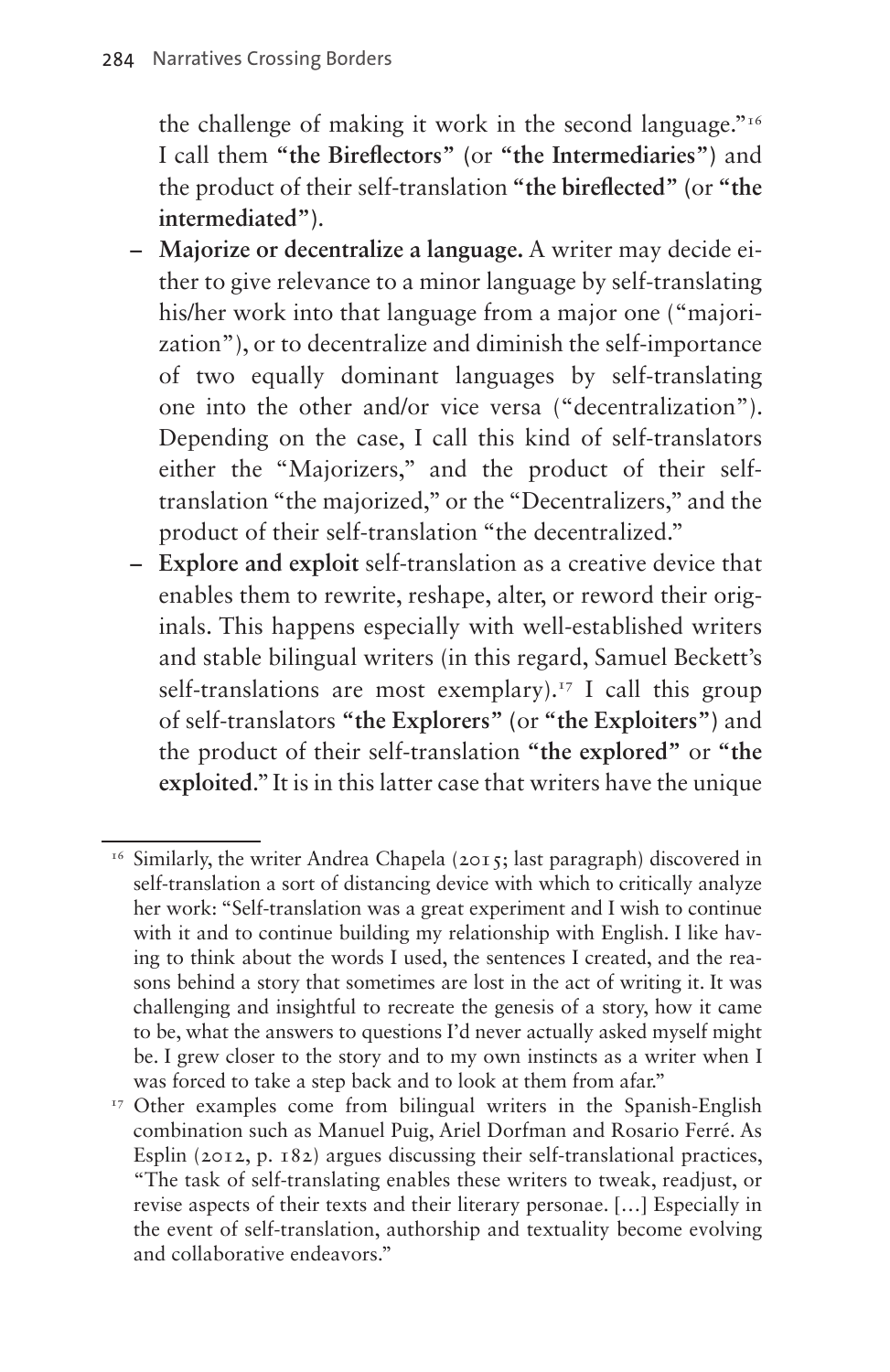opportunity of carving for themselves a niche of "added creativity" by exploring (and exploiting) their privileged double status of authors and authorized agents (see Grutman, 2016b).[18](#page-10-0) Indeed, this "extra" space of agency, authority, and authenticity is an alluring one. More than one bilingual author, once he/she discovers this third space of creative intervention, willingly and repeatedly goes back to it, basking in its highly demanding, but also highly rewarding web of creative possibilities. Let us just think of the often-quoted Samuel Beckett, or the South African writer André Brink, who self-translated many of his works either from Afrikaans to English or vice versa. Brink once remarked: "[…] it depends very much on the mindset and on the way that you want to approach it [self-translation], whether it is going to be disrupting or creative, whether it is going to add something to you or take something away from you" (Brink cited in Recuenco Peñalver, 2015).

This rather generic categorization of self-translators according to their aspirations, aims, and degree of self-perceived or assumed bilingualism provides us with a useful interpretive frame regarding the reasons that lead writers to self-translate and to the kind of self-translation they produce (see [Table 1](#page-11-0) for a graphic illustration of the proposed categories). However, one should keep in mind that these categories are never fixed nor impervious: they tend instead to overlap, intersect, or conflate into each other. Moreover, once they embark in the process of self-translation, writers tend to jump from one categorizing box to the other over the course of time – and, sometimes, even within the same book – depending on their publishing status, cultural manifestations, identity issues, or exploratory/creative drives. The main idea behind the proposed categorization and its related Table is to contribute to the definition of a new taxonomy for the sub-field of self-translation within a comparative transcultural paradigm. Thus, the analysis focuses on the self-translators' intentions – as well as socio-cultural dispositions and bilingual status – in order to determine how these elements affect the final output.

<span id="page-10-0"></span><sup>&</sup>lt;sup>18</sup> On the place of creativity in translation theory see Hewson (2006).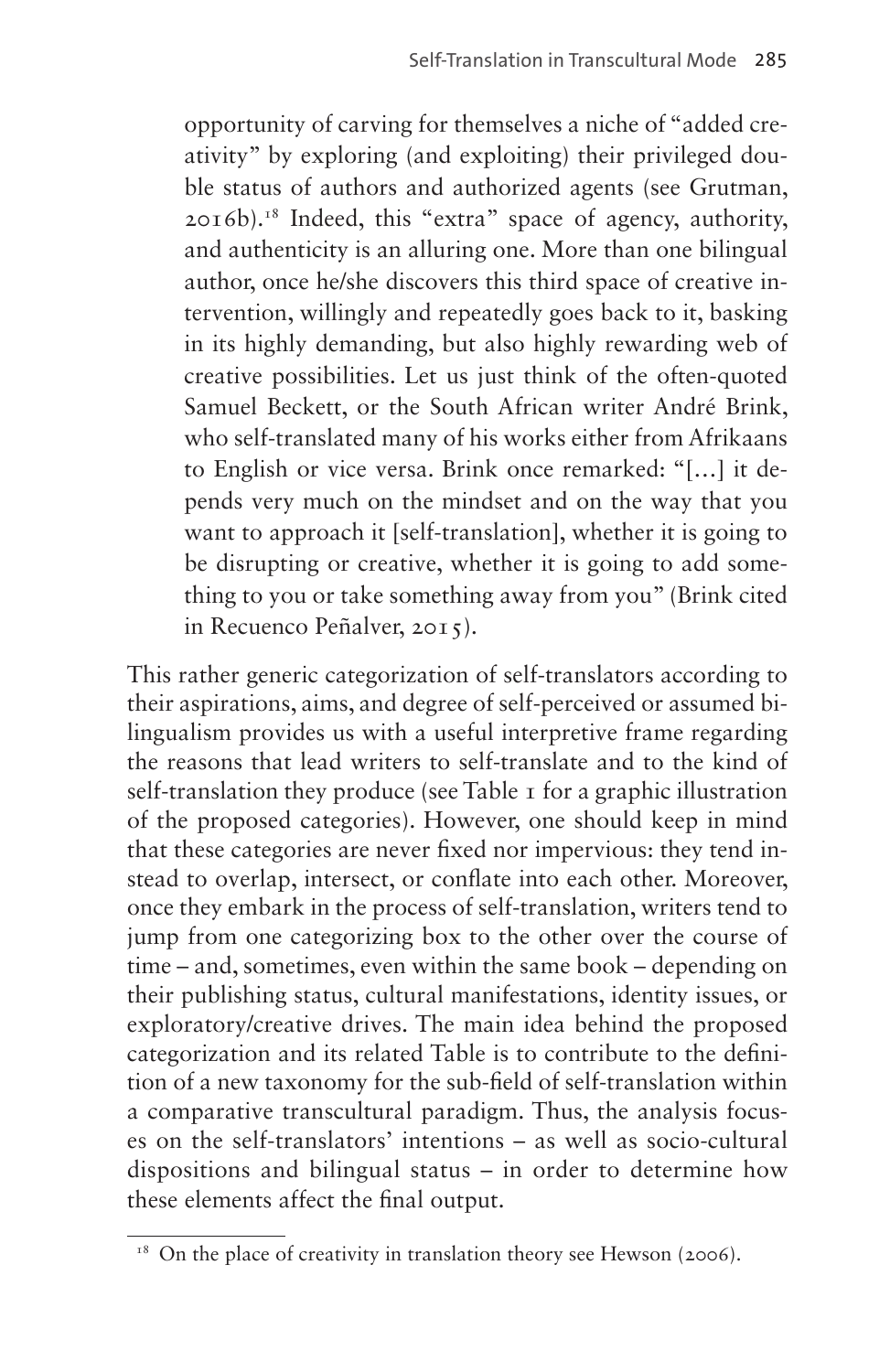<span id="page-11-0"></span>**Table 1.** Categorization of self-translators and the nature of their output according to the writers' intentions and degree of selfperceived bilingualism.

| Reason for<br>Translating                                                       | Group                                                   | Output<br>(type of<br>self-translation)               | Level of<br>self-perceived<br>bilingualism         |
|---------------------------------------------------------------------------------|---------------------------------------------------------|-------------------------------------------------------|----------------------------------------------------|
| Sell the book/<br>get the book<br>published                                     | the sellers                                             | the sellable                                          | develop-<br>mental<br>bilingual                    |
| Widen the<br>readership/<br>expose the<br>work to an<br>international<br>market | the wideners<br>$\alpha$ r<br>the exposers              | the widened<br>$\alpha$ r<br>the exposed              | develop-<br>mental to<br>transitional<br>bilingual |
| Maintain<br>a degree of<br>ownership and<br>authoriality on<br>one's work       | the maintainers<br>$\alpha$ r<br>the authorialists      | the owned<br>$\alpha$ r<br>the authorialized          | transitional<br>to stable<br>bilingual             |
| Reflect one's<br>bilingual<br>identity or<br>bi-cultural<br>intermediation      | the bireflectors<br>$\alpha$ r<br>the<br>intermediaries | the bireflected<br>$\alpha$ r<br>the<br>intermediated | transitional<br>to stable<br>bilingual             |
| Majorize a<br>minor language                                                    | the majorizers                                          | the majorized                                         | transitional<br>to stable<br>bilingual             |
| Decentralize a<br>dominant<br>language                                          | the<br>decentralizers                                   | the decentralized                                     | transitional<br>to stable<br>bilingual             |
| Explore and<br>exploit self-<br>translation as a<br>creative device             | the explorers<br>or<br>the exploiters                   | the explored<br>$\alpha$ r<br>the exploited           | stable<br>bilingual                                |

# **Duranti and Self-Translation**

In her private and creative life, the now 83-year old Italian writer Francesca Duranti has crossed many borders: culturally,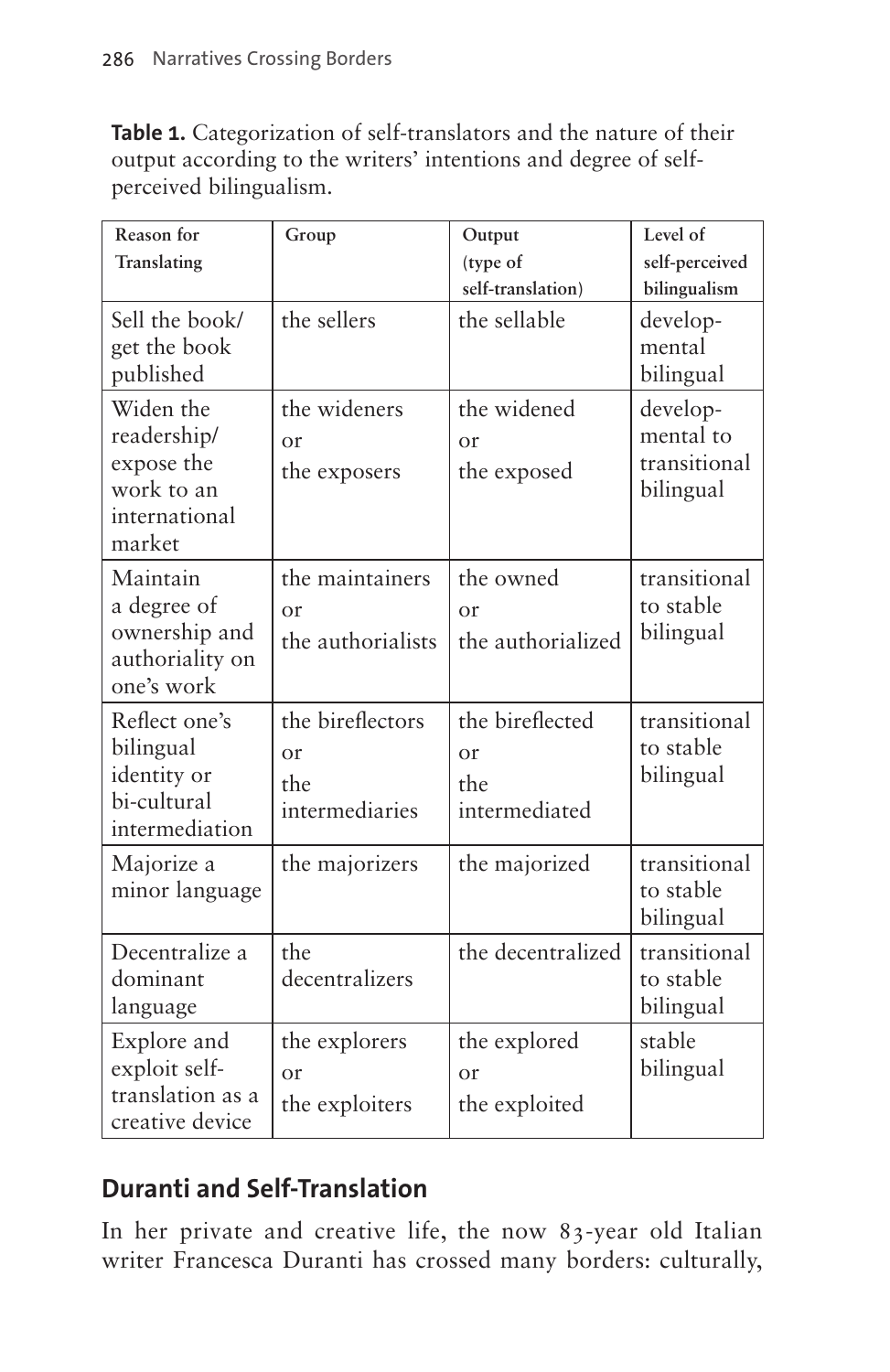linguistically, geographically, and creatively. The only child of a wealthy family, she claims that her mother tongue is not the Italian spoken by both her parents but rather the German of the Swiss nannies she grew up with: "Il tedesco è la mia prima lingua ma non è una lingua amata; perché è proprio la lingua della separazione dai miei genitori" (Dagnino and Duranti, 2017).[19](#page-12-0) During her childhood Duranti also learned English and French and was often exposed to different cultural and linguistic environments: "A casa mia avevo questa *nanny* [in English; i.e. bambinaia] che era svizzera-tedesca e parlava tedesco. I miei cugini invece avevano una Miss Jesh che parlava con loro in inglese; venivano spesso a giocare nel parco a Genova ed erano in tanti; ma, soprattutto, la mia svizzera parlava un po' d'inglese, mentre quell'altra non parlava tedesco. Per cui la lingua comune [fra di noi] era l'inglese. Quindi, inconsapevolmente, ho iniziato a impararlo. E poi è andata sempre così, insomma – l'inglese prima o poi s'impara: è nell'aria, nel vento, nelle canzoni…["20](#page-12-1)

Later on, as an adult, Duranti traveled extensively, worked as a translator (mainly from English and German into Italian) and for over 20 years spent at least half of the year in New York, often changing apartments and suburbs. This multilingual and transnational background led her to undergo what I call a "transpatriation process" (Dagnino, 2015). This process, triggered by moving physically and imaginatively outside one's cultural homeland, allows individuals, including writers, to adopt new ways of self-identification and to develop a transcultural orientation in which "all cultures look decentered in relation to all other cultures, including one's own" (Berry and Epstein, 1999, p. 312). As a result, Duranti was able to creatively explore her acquired transcultural disposition and re-enact it in the form of transcultural narratives

<span id="page-12-0"></span><sup>&</sup>lt;sup>19</sup> "German is my first language but I don't love this language; just because it is the language that [I felt] kept me apart from my parents."

<span id="page-12-1"></span><sup>&</sup>lt;sup>20</sup> "At home I had this Swiss-German nanny who spoke German. My cousins, instead, had a certain Ms. Jesh, who would talk to them in English; there were a lot of them and they would often come to play at the park in Genoa. But, most of all, my Swiss nanny would speak a bit of English, while their nanny couldn't speak German. Thus the common language [among us] was English. In this way, without even knowing it, I started to learn it. And it was always like this, after all – sooner or later you get to learn English: it's in the air, in the wind, in the songs…"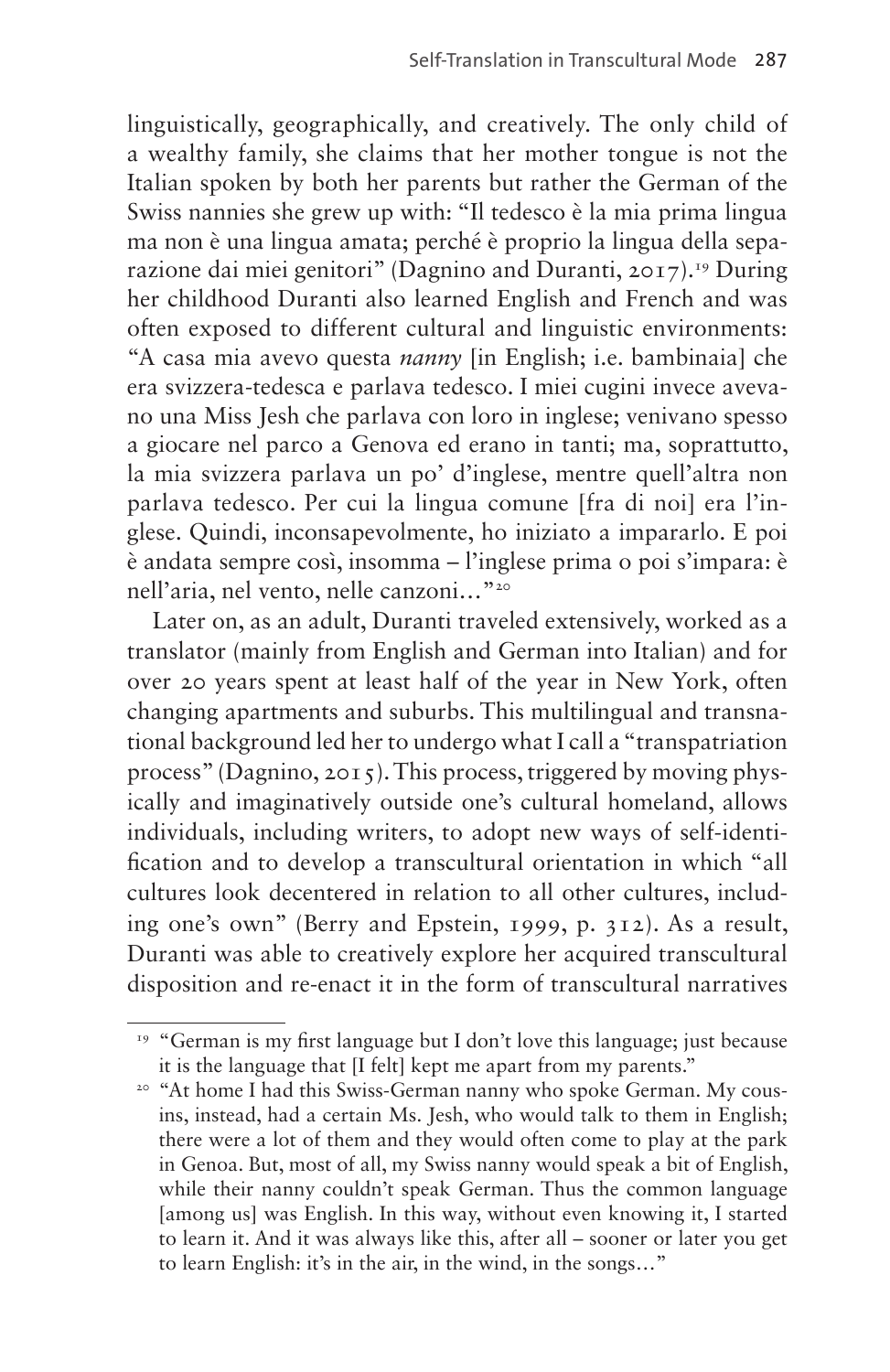(Dagnino, 2016a, 2016b) pervaded by autobiographical references (Spagnuolo, 2017; Wilson, 2009). Although her transcultural sensibility runs through her body of work, it is mostly manifest in her eighth novel *Sogni mancini* (1996). It is the story of an Italian woman – "clearly a figuration of Duranti," according to Rita Wilson (2009, p. 191) – who is obsessed with the idea of finding a way to get rid of fixed identities and monolingual perspectives. Duranti self-translated the book into English and published it in 2000 with the title *Left-handed Dreams*.

I interviewed Francesca Duranti on her work of self-translation in June 2017 in her Tuscan villa at the outskirts of Lucca. In our interview, Duranti confirmed that she started self-translating because she wanted the book out in English and because her editor in the US, Cecile Engel, pushed her to do so: "The publisher wanted to spare on the translation? Did she have a deep cultural purpose in mind? I don't know. I wanted the book published [in English], and she [Cecilia, the editor] was bossy" (Dagnino and Duranti, 2017a).[21](#page-13-0) *Sogni mancini* was published in Italian in 1996, while the self-translation was published four years later, both in the US and in the UK, by two different publishers. Duranti's UK publisher, Troubador Publishing, rightly acknowledged Duranti's contribution as a self-translator. The frontispiece reports this note after the title: "Written and translated from the original Italian by Francesca Duranti." (Duranti, 2000b).<sup>22</sup> On the other hand, Duranti's US publisher, Delphinium Books, didn't seem keen to advertise *Left-Handed Dreams* as a self-translation; therefore, in the para-textual material, there is no mention of it. I asked Duranti about her publisher's reticence to promote it as a self-translation, but she was not of much help in this regard: "At the time, I did not really care about being acknowledged as the translator of my work" (Dagnino and Duranti, 2017a).

<span id="page-13-0"></span><sup>&</sup>lt;sup>21</sup> Duranti made this particular statement in a private e-mail correspondence prior to our vis-à-vis interview. We conducted our interview in Italian, while in our email exchange she replied to me in English, although I had initially written to her in Italian. The author has kindly agreed to its public use.

<span id="page-13-1"></span><sup>22</sup> On visibility or invisibility of (self-)translations through the analysis of paratextual material see, in particular, Dasilva (2011).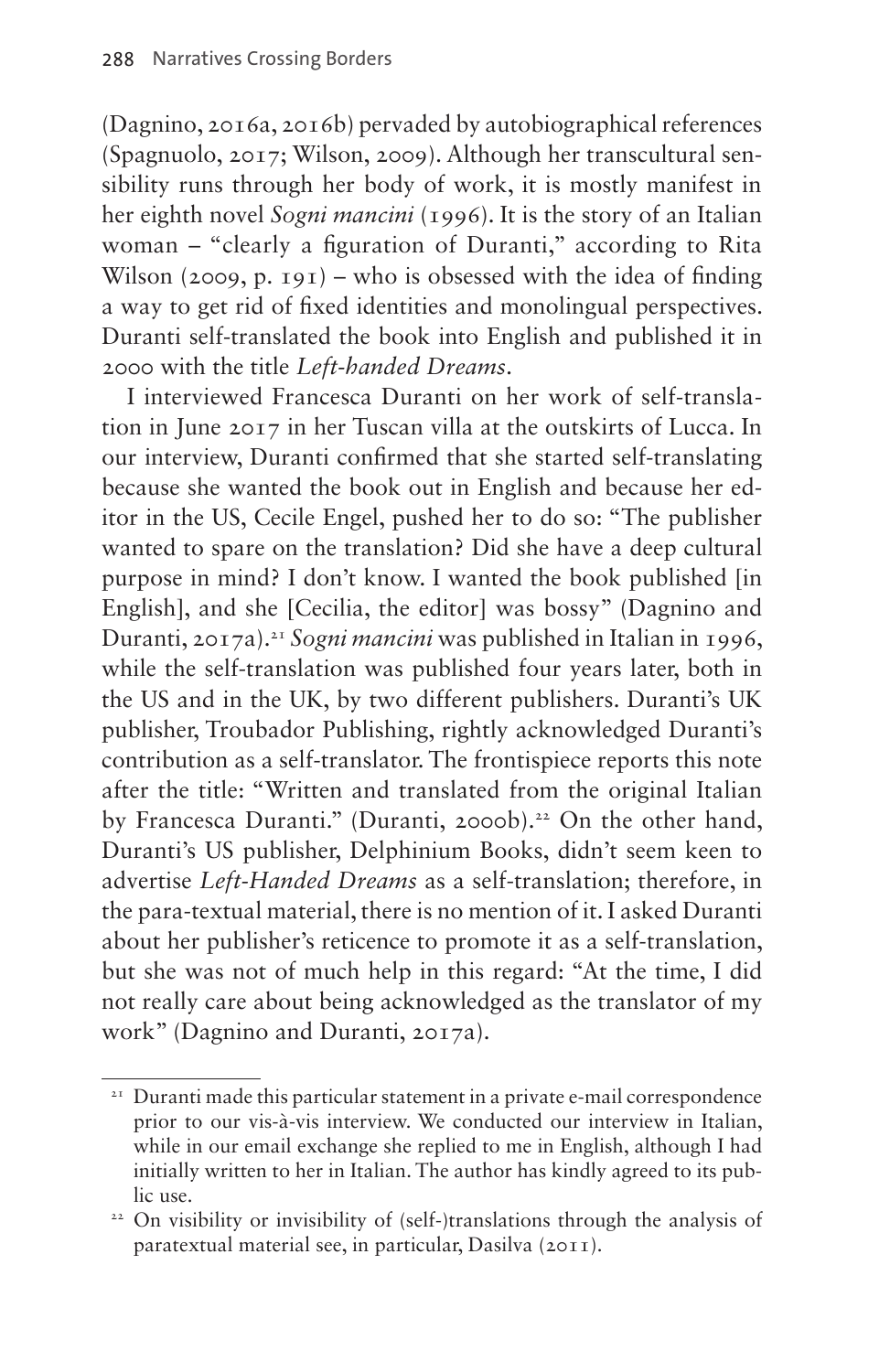Transparency is not always strenuously sought after by publishers nor by writers-translators.<sup>23</sup> The reasons are manifold. Recent research shows that it may be due to the perceived lesser prestige ascribed to a translated work in relation to the original work, or to the writers' wish to inscribe their name as authors (not as translators) within a more prestigious and powerful literary system (Arrula Ruiz, 2018; Grutman, 2013b). The writer Francesca Marciano has also highlighted the fact that translated books cannot compete for national literary awards and are seldom granted those government book funds so needed by publishers to cover publication costs (Dagnino and Marciano, 2017).

For her English self-translation, Duranti availed herself of the help of a dear friend, the Italian-American Arthur Coppotelli, whose task was to "de-italianize her English" (Di Ciolla McGowan 2000, p. v): "Ogni sera inviavo via fax la mia auto-traduzione ad Arthur all'altro capo di Manhattan, in modo che lui potesse controllarla. A volte mi chiamava per dirmi, 'You just can't say this in English!' [in inglese]. Io rispondevo, 'Ma è proprio quello che voglio dire!' Poi litigavamo per un quarto d'ora e alla fine trovavamo un compromesso. In un certo senso, l'abbiamo fatta insieme [la traduzione]. Io la facevo e lui mi sgridava. E poi me l'aggiustava. *C'est la vie*. Io avevo in mente UN libro, UNA storia ed era quella che doveva venire fuori, in forma e sostanza. A volte era una faticaccia" (Dagnino and Duranti,  $2017$ ).<sup>[24](#page-14-1)</sup> In our interview, the author states that she did not enjoy at all the process of self-translation and that after this first attempt she was not keen on the experience nor interested in replicating it: "Self-translation happened once. That's it" (Dagnino and Duranti, 2017a).

<span id="page-14-0"></span><sup>&</sup>lt;sup>23</sup> On "transparent" (that is explicit) and "opaque" self-transations, see in particular Dasilva (2011).

<span id="page-14-1"></span><sup>&</sup>lt;sup>24</sup> "Every evening I would fax my translated work across Manhattan to Arthur so that he could check it. He sometimes would call me back saying, 'You just can't say this in English!' I'd reply, 'But this is exactly what I want to say!' To a certain extend we did it [the translation] together. I did it and he scolded me. And then he would fix it. Then we would argue for fifteen minutes until we would reach a compromise. *C'est la vie*. I had in mind A book, A story, and this is what would have to come out, in form and substance. At times, it was a real slog."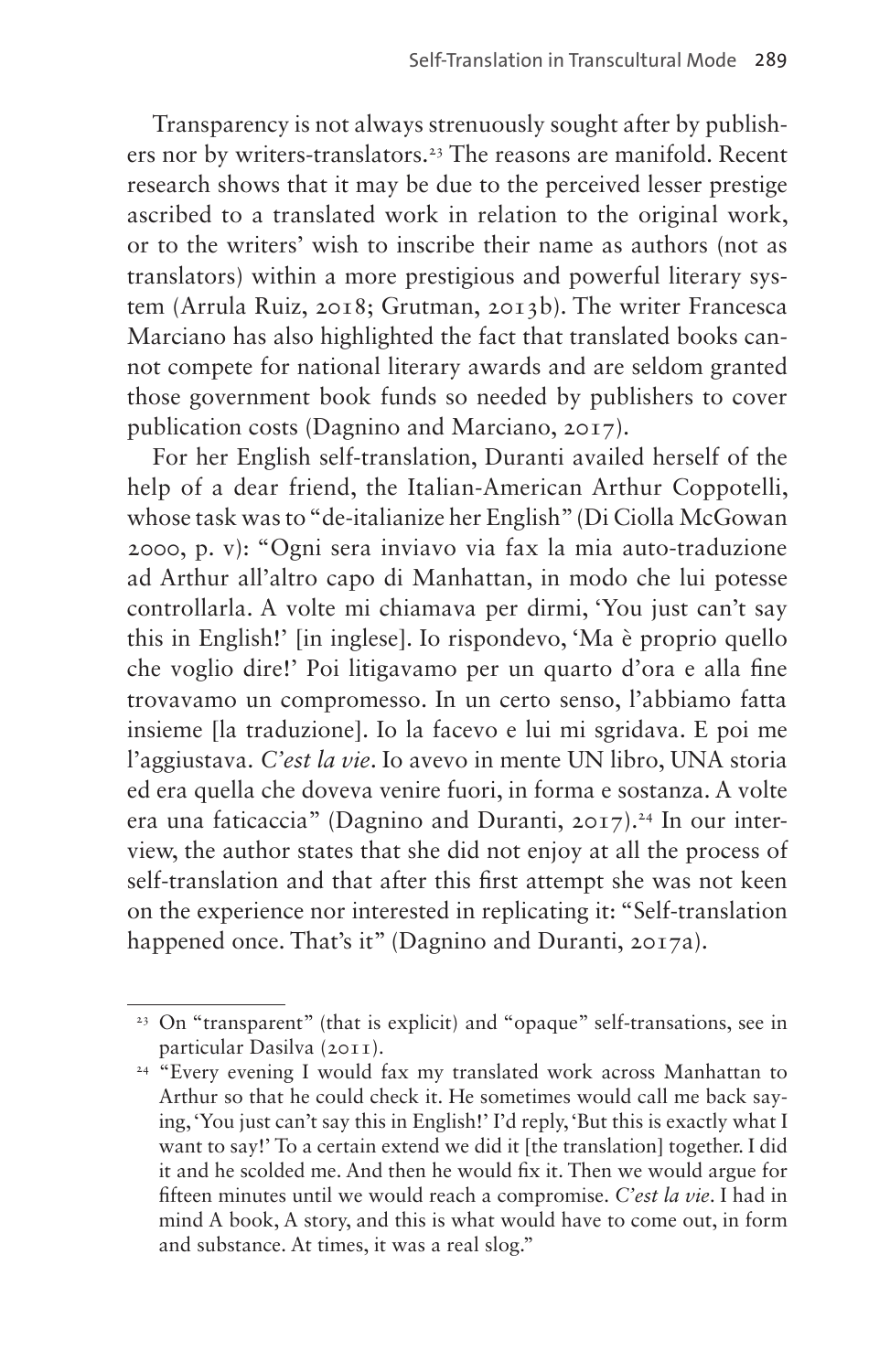Here I would like to open a little parenthesis and point out that Duranti does not consider herself a bilingual writer in the Italian-English combination. "My English is far from being fluent and proficient" (Dagnino and Duranti, 2017a). Instead, she prefers to consider herself a polylingual, whose main language of reference remains Italian: "Bilingue non sono in niente. Semmai sarei polilingue, perché parlo anche il tedesco e il francese. Me la cavo parecchio bene in tutte queste lingue ma nessuna posso dire che sia una mia seconda lingua importante" (Dagnino and Duranti,  $2017b$ .<sup>25</sup> This partially explains why Duranti did not enthusiastically experience self-translation as a recreation, rewriting or a creativity enhancer but rather as a burdensome chore that needed to be carried out. In her case, there was no conscious experimentation with the translation process, as she confirmed in our interview. Indeed, in a previous interview with Helena Tanqueiro (2014, no p. n.) she had already stated: "il testo italiano a un certo punto ha cominciato a correre, mentre quello inglese (lo conosco bene, ma non è la mia prima, e neppure seconda, lingua) arrancava al seguito."[26](#page-15-1) This is an important and revealing element of Duranti's approach to self-translation, which explains the lack of frequent and substantive differences between the two texts that could hint at a "regenerative" translation practice. In other words, it is hard to identify in Duranti's self-translation any of those "revisional" changes usually required to re-contextualize the target text and that, according to Jung (2002, p. 49), represent "the actual decision of the author […] to rewrite his [sic] text, rather than translate the original."

To be precise, the main real difference between the two texts consists of the inclusion, at the end of the book (and only in the US edition), of a series of recipes that refer to the chapter titles (each chapter title corresponds to an Italian dish). Again, when

<span id="page-15-0"></span><sup>&</sup>lt;sup>25</sup> I'm not bilingual in anything [meaning: in any language combination]. If anything, I might be polylingual, because I also speak German and French. I get along well with all these languages but I cannot say that any of this is an important second language." 26 "The Italian text started flowing rapidly, while the English one (I know

<span id="page-15-1"></span>English well but it's not my first, nor second language) trudged heavily behind."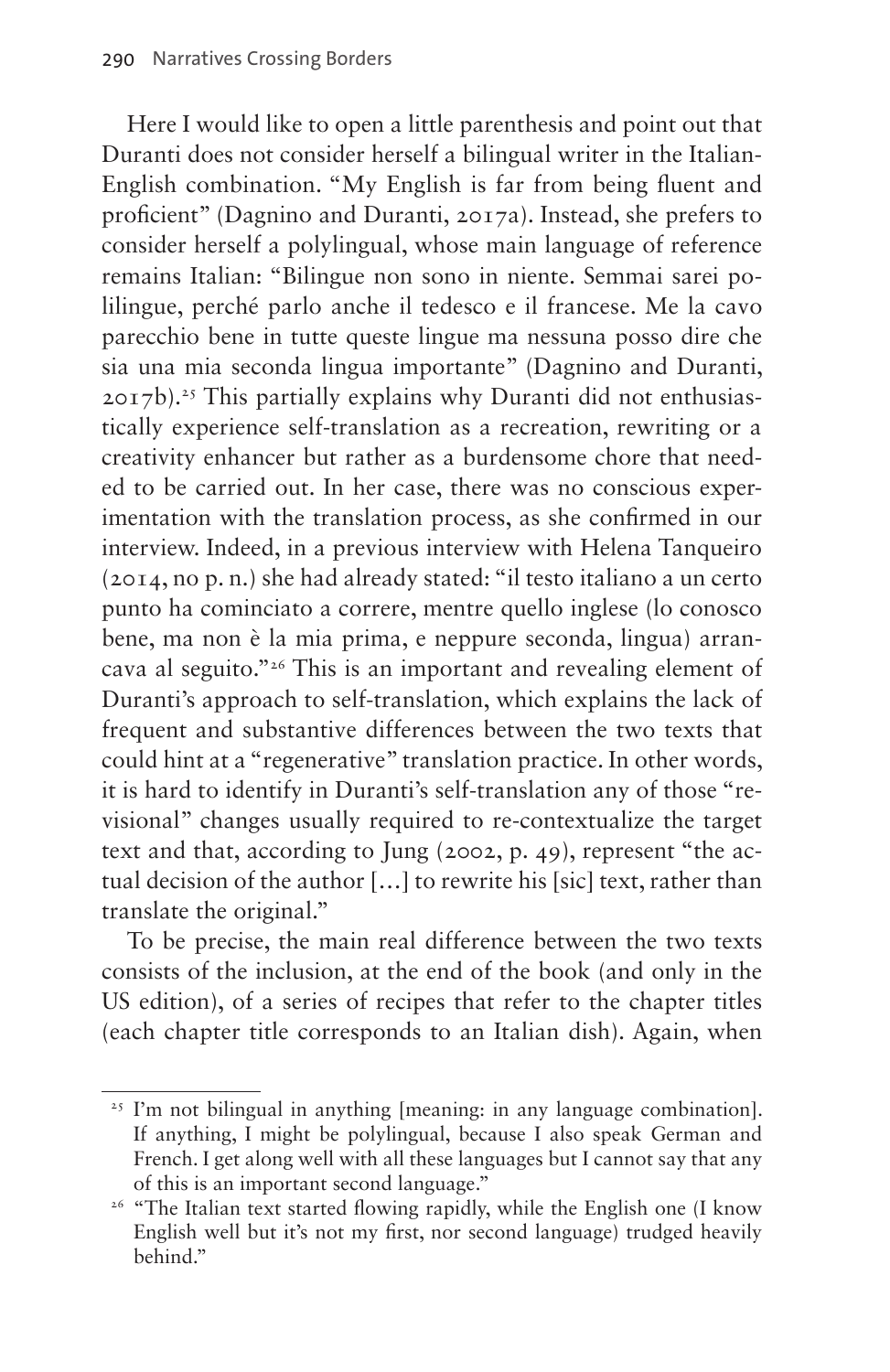I asked Duranti about the inclusion of the recipes, she explained that the idea came from her editor at Delphinium: "Le ricette? E' stato un capriccio della mia editrice, Cecile, che si è impuntata come un mulo. Forse, da un punto di vista commerciale, ha avuto ragione ma io avrei mille volte preferito non avercele. Tra l'altro le ho inventate a casaccio" (Dagnino and Duranti,  $2017b$ ).<sup>27</sup> Only in few instances there emerge little discrepancies (a few minor omissions and additions, the alteration of a few words) between the two texts. This leads to the inference that, more or less consciously, Duranti used the process of self-translation to translate not only her text but also her cultural self into another linguistic and cultural milieu, contesting the idea of a single, self-contained identity and embracing instead the notion of a dialectic, plurilingual, and pluricultural self. In so doing, as Spagnuolo (2017, p. 76) argues, "she [Duranti] manages to create a space where her original diversity does not disappear, but intersects with new meanings and values."

I will provide here a few examples that show how, according to the parameters set by Oustinoff (2001), Duranti's self-translation appears to oscillate between an "orthodox" (or equivalent) translation and a "decentred" one, that is one that incorporates elements or echoes of the source language.<sup>28</sup>

<span id="page-16-0"></span><sup>&</sup>lt;sup>27</sup> "The recipes? It was a whim of my editor; she insisted obstinately about it. Perhaps, from a commercial point of view, she was right, but I would have much preferred not to include them. By the way, I made them up quite randomly" (all translations of the interview material are my own).

<span id="page-16-1"></span><sup>&</sup>lt;sup>28</sup> Starting from the viewpoint that translating means producing a new version of the work ("traduire c'est produire une nouvelle version de l'ouevre"), Oustinoff (2001, p. 202), differentiates between three main types of self-translation: *proprement dite* and *naturalisante* (selftranslation proper, that is conventional, orthodox, standard or equivalent; also, one in which all traces of self-translation and of the source language are erased), *décentrée* (decentred, in that it incorporates reminiscences of the source language) and "*récréatrice"* (a re-creation, a rewriting, in which the author feels free to modify and transform the target text as much as s/he wants). Oustinoff also considers how self-translation often steps outside the norms of 'translation proper' and how writers use several different translation strategies at various periods or even within the same work. He also differentiates between 'circumstantial' or 'incidental' bilingualism and its more 'deliberate' and 'sustained' variety. Subsequently and drawing on Oustinoff (2001), Recuenco Peñalver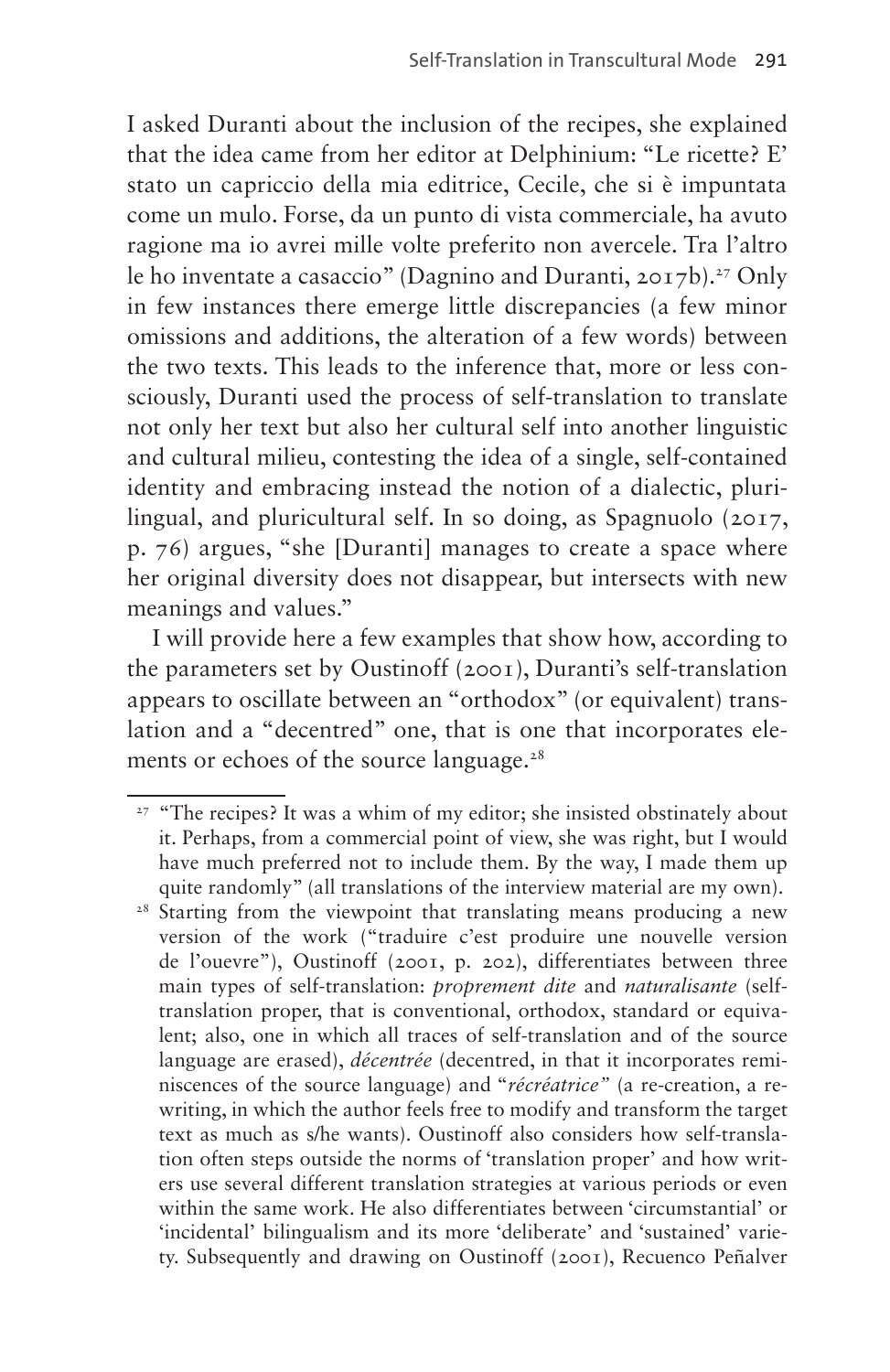At one point, in *Left-Handed Dreams* the main character, Martina Satriano – an Italian woman in her forties now living and teaching in New York – watches a TV show in which the presenter Julia Child runs into serious trouble trying to prepare a *tarte Tatin* which is "a gray, runny mess […] a sorry heap." However, Julia does not let herself be discouraged, puts up a stiff upper lip, and just says, 'It sometimes happens' (Duranti 2000a, p.  $116$ ).<sup>29</sup> And Martina thus comments the scene:

"Capite, questo è il mondo anglosassone, **il vostro mondo**. O America, America. La signora Child era dignitosa nel suo insuccesso, ma certo era dispiaciuta" (p. 137).

*A rather literal translation would sound like this*: "You see, this is the Anglo-Saxon world, **your world**. Oh America, America. Ms. Child looked dignified [even] in facing her own fiasco, but she was certainly displeased. *Instead, Duranti wrote*: "You see, this struck me, **the envious Mediterranean**, as **model Anglo-Saxon behavior.** Oh America, America! Julia Child–although certainly annoyed–didn't allow herself to be upset by her flop" (p. 117).

In the English text, Martina thus describes herself as "the envious Mediterranean"– envious of the solidity and optimistic attitude of the Americans. The reader, however, is induced to believe that Martina is open and ready to embrace this attitude – like the author, Martina is already in the process of incorporating another perspective into her cultural makeup. In the Italian version, instead, one feels that there is more distance between Martina and the American world. In the Italian text, there is no mention of the "envious Mediterranean"; instead, there is the recognition of a deep difference in cultural perception: the difference between the barbarism of the country she comes from (Italy) and the selfcontrolled civility of her adopted country (the US). Undoubtedly, in the Italian version, Martina shows a kind of "idealized" view

<sup>(2011)</sup> has provided a further, more thorough categorization of different types of self-translation. 29 Unless otherwise specified, all the excerpts from Duranti's (2000a) *Left-*

<span id="page-17-0"></span>*Handed Dreams* are drawn from the US version by Delphinium.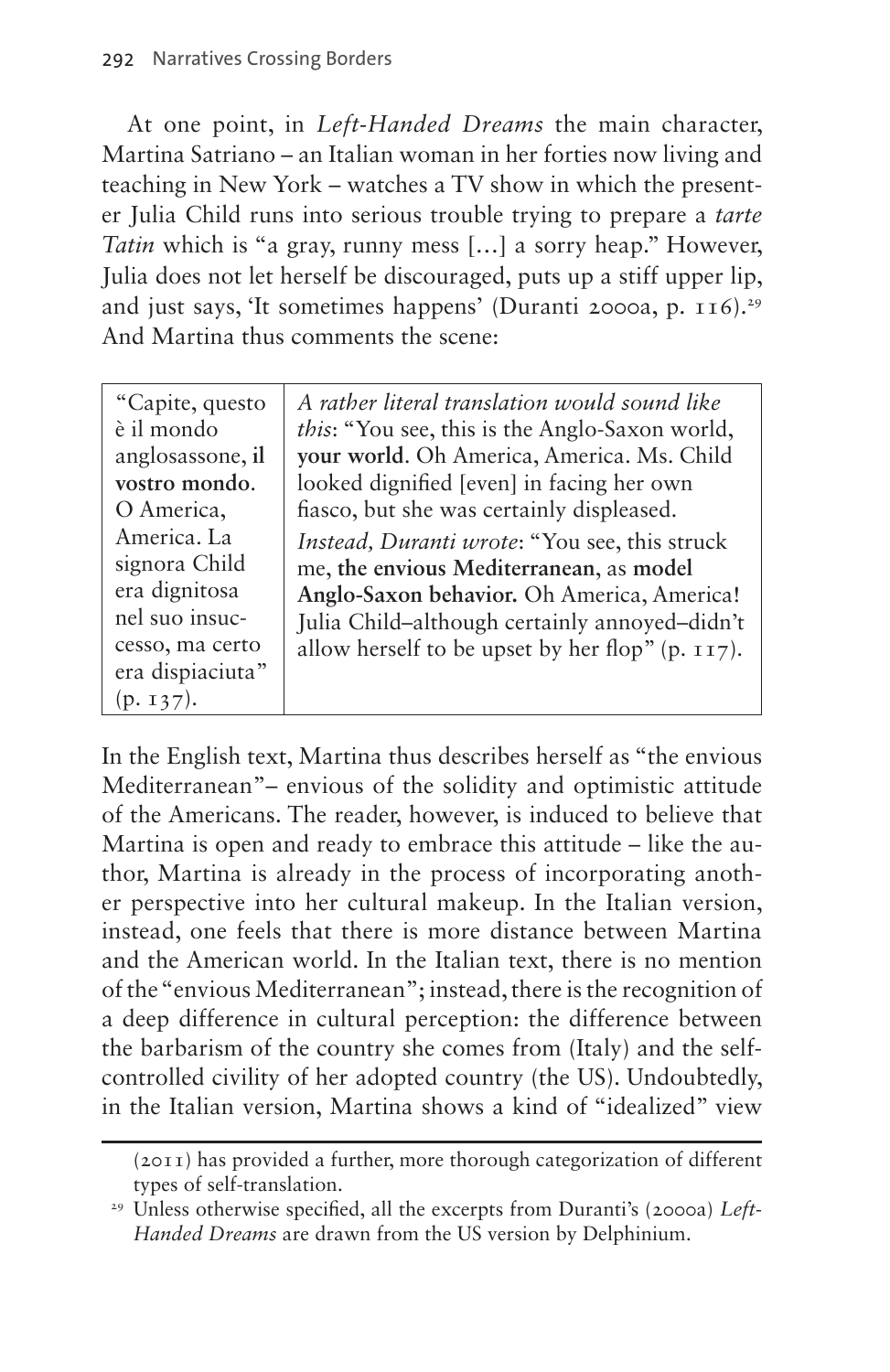of American society, which is typical of someone who looks at it from an outsider's position, not with the self-critical eye of the insider. In this regard, the following sentence is revealing:

| "Ma qui di rego-<br>la non si mente,<br>neppure in Tv<br>[] Mente ogni<br>tanto qualche<br>politico, ma gra-<br>zie al cielo an-<br>cora oggi, dopo<br>Nixon, la cosa<br>continua a fare | The word-for-word translation would be as<br>follows: "But here normally people don't<br>lie, not even on TV [] Sometimes some<br>politicians lie, but thank God even now,<br>after Nixon, it still causes a big scandal. And<br>what about me? I was in awe and moved<br>by the forthrightness of this lady from New<br>England."<br>And here is Duranti's self-translation: "But in |
|------------------------------------------------------------------------------------------------------------------------------------------------------------------------------------------|---------------------------------------------------------------------------------------------------------------------------------------------------------------------------------------------------------------------------------------------------------------------------------------------------------------------------------------------------------------------------------------|
| scandalo. E io?<br>Io ero ammira-<br>ta e commossa<br>dalla dirittura di<br>quella anziana<br>signora del<br>New England"<br>(pp. $137 - 138$ ).                                         | lie. Some politicians sometimes lie, but-thank<br>God-it still causes a big scandal, even after<br>Nixon. At least that's what we foreigners<br>think, and Julia Child had just confirmed it<br>[this whole sentence is missing in the Italian]<br><i>version</i> ]. And I? I was moved by the frankness<br>of this old American lady" (pp. 117–118).                                 |

Indeed, the English version offers a slightly more complex, slightly less naive view of assumed American straightforwardness. Further on, in the English version Duranti (2000a) – or, Arthurfrom-across-Manhattan – includes an extra sentence which again is meant to problematize the plain candor of the Italian text:

| "Quello, capite,  | The literal translation would read: "That,      |
|-------------------|-------------------------------------------------|
| era uno spettaco- | you see, was something that I would never       |
| lo che non avrei  | see on Tv in my country. Believe me, I don't    |
| mai visto alla Tv | exaggerate"                                     |
| del mio Paese.    | Duranti's self-translation reads: "That, you    |
| Credetemi, non    | see, was the kind of situation I would never    |
| esagero"          | have seen on Italian TV. In a way it was the    |
| (p. 138).         | very reason I was living in America [again,     |
|                   | this sentence is missing in the source text]. I |
|                   | don't exaggerate" (p. 118).                     |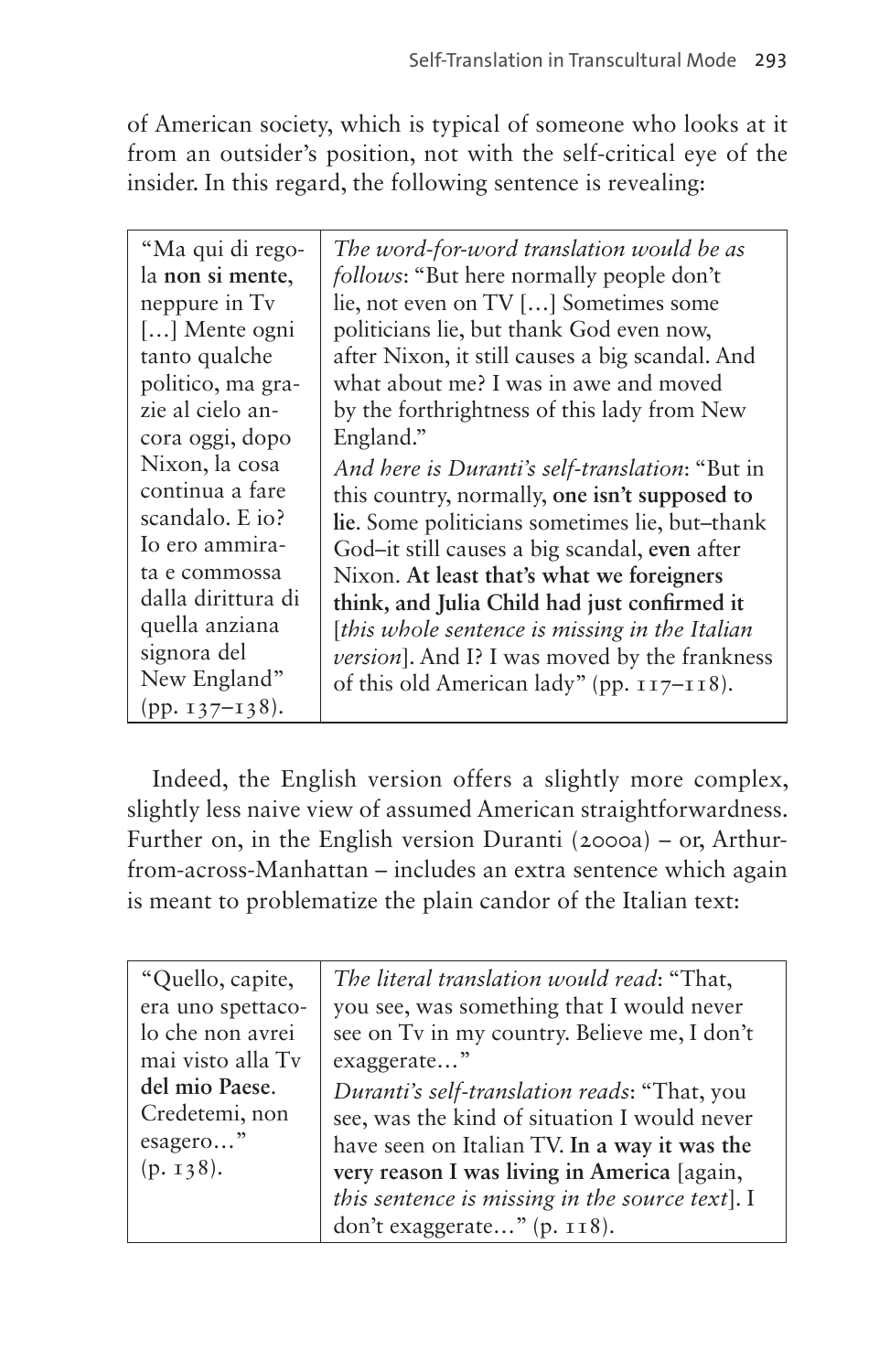It seems as though in the Italian version Martina still looked at the American society through the eyes of her Italian compatriots living in the peninsula; while in the English translation she had managed, like her author, to carve out for herself a more nuanced role: the role of someone who at the moment of embracing another culture acknowledges both its lights and its shadows, its positives and its negatives. In other words, it seems that, more or less consciously, Duranti took advantage of the self-translation process to project a new cultural identity of herself through a cultural repositioning of her authorial voice. At this stage, we might wonder if such cultural repositioning is due to a real growth in awareness or is instead induced, more or less consciously, by the need to be more attuned to a potential American readership that, in this case, might have found such a flattering depiction of its society too naïve. This would confirm the idea put forward by Arrula Ruiz (2017, p. 8) that, perhaps, "the role-taking of the author changes when rewriting a text to target another community of speakers, […] aiming to attract a readership from a group or category that may be different from the initial one."

Although her friend Cappottelli and her US and UK editors made sure that the book sounded like a real novel in English and not like a rather awkward translation by a non-native speaker,<sup>30</sup> Duranti was adamant in wanting to maintain a certain "ethnic flavor" in the translation: "I wanted to infuse my prose in English with "a scent of basil," she reiterated in our interview.<sup>31</sup> For example, she insisted on keeping the verb "de-southernize" (a neologism), literally translating it from "demeridionalizzare" (another neologism), in regard to the process of shredding Southern accents and dialects. She also chose, against her editors' advice, to keep the Italian word *naturalezza* in the English text; this world, which we could translate with "naturalness," is another way of relating to the concept of *sprezzatura*, that is, the acquired (thus

<span id="page-19-0"></span><sup>30</sup> In her introduction to the UK edition, Nicoletta Di Ciolla McGowan (2000, p. v) explains that the English version underwent "a number of revisions for over four years" before being published.

<span id="page-19-1"></span> $3<sup>T</sup>$  Duranti expressed this same concept, using the same expression ("a scent of basil"), in a previous mail correspondence with Di Ciolla McGowan (2000, p. xviii).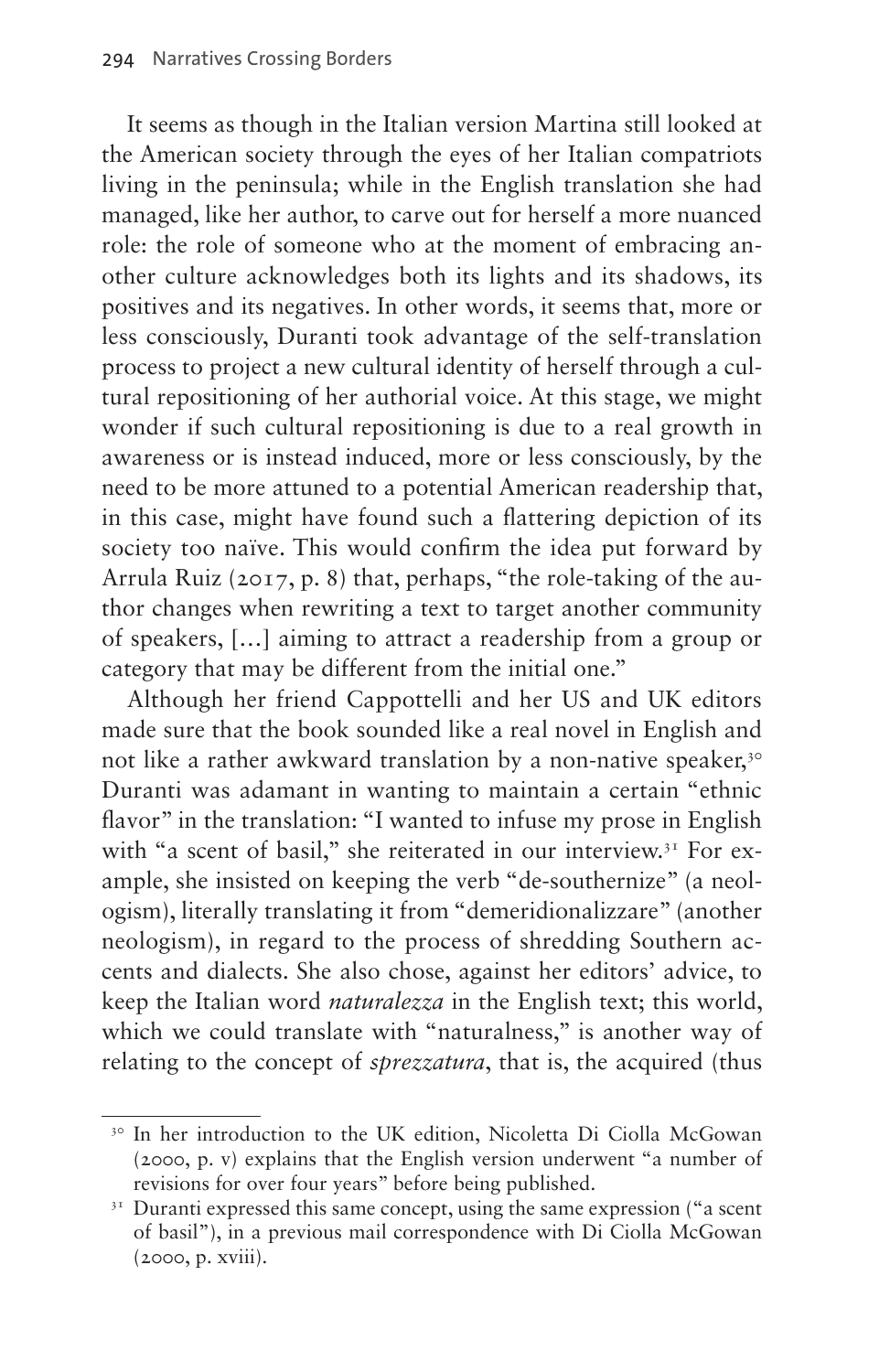totally unnatural) ability to behave and to accomplish even the most difficult tasks effortlessly.

In order to mirror the English spoken by Martina, who is also the first-person narrator, Duranti used certain turns of phrase, "linguistic quirks [and] neologisms […] that she created […] on the model of the Italian lexicon" (Di Ciolla McGowan 2000, pp. v–vi). In so doing, Duranti more or less consciously even manages to destabilize, although ever so slightly, the centrality of English as the dominant global language. By introducing in her English prose a reminiscence of her native Italian, the author shows her resolve to resist – at least to a certain extent – the pressure to "domesticate" (Venuti, 1995, 2012) her text: that is, she declines to make it conform so closely to the values, norms, and linguistic conventions of the target culture that it may seem directly written in the target language itself.<sup>32</sup> By introducing echoes of the Italian language into her English text, Duranti arguably shows her desire to disrupt the traditional dichotomy of source

| "Ed è certo che, se Dio vuole,     | And one sure thing, God             |
|------------------------------------|-------------------------------------|
| questo sarà il mio ultimo sogno    | willing: this will be my last       |
| mancino, l'ultima volta che mi     | left-handed dream, the last time    |
| domanderò se mi trovo al di qua    | I'll be wondering whether I am      |
| o al di là dello specchio, se la   | on this side or that side of the    |
| mano che accarezza il mio cane     | mirror, whether I'm petting my      |
| sia la destra o la sinistra [] E   | dog with my right or left hand      |
| avrò questo cane, questa vita e il | [] And I will have this dog,        |
| resto, sia quello che sia, com-    | this life, and everything else, in- |
| preso Costantino, comprese le      | cluding Costantino and my two       |
| mie due Patrie. E ora che tutto è  | countries. And now that that's      |
| deciso posso finalmente aprire la  | decided, I turn the key, open       |
| porta, sento l'odore del basilico  | the door, smell the basil on my     |
| sulla finestra e sono a casa"      | window sill, and I'm home           |
| (p. 229).                          | $(p. 197)$ .                        |

<span id="page-20-0"></span><sup>&</sup>lt;sup>32</sup> However, one should remind oneself that domestication techniques may be – and are – also applied to reduce the foreignness of the Other (as a bilingual author writing the source text in a foreign language) and potentially approach a new cultural version of the Self (as a self-translator working on a text for a new readership in the target language). On the role-taking and self-changing of the author during the process of selftranslation see Arrula Ruiz (2017).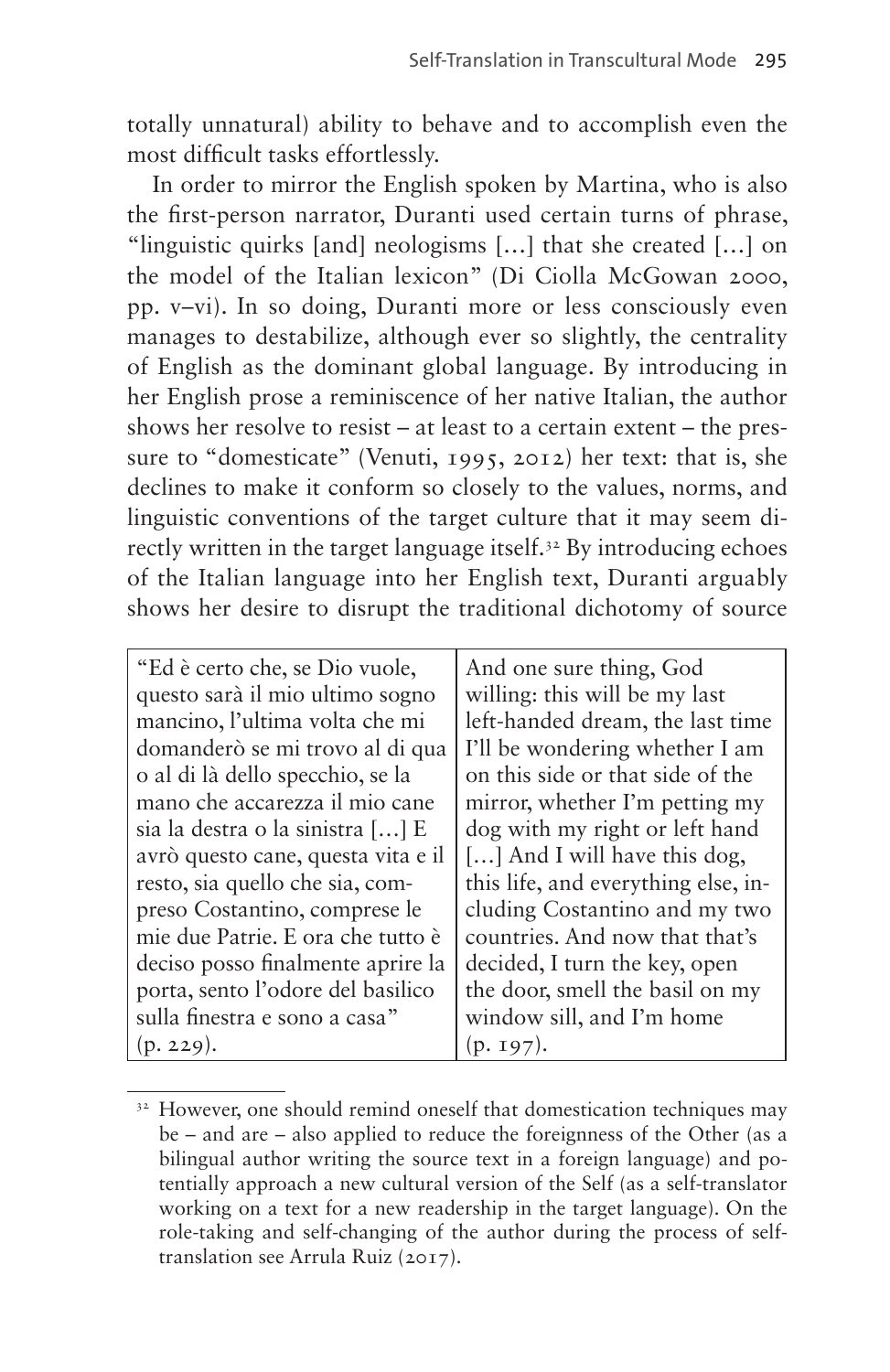text vs. target text, as well as the hierarchy between languages. In this way, as Beaujour (1989, p. 112) would state, "both versions become avatars of a hypothetical total text." In the self-translated text, the two languages are reconciled and become part of a unified meta-text, much as Martina reconciles her left-handed (the Other of her Self) with her right-handed self, finally finding unity in her transcultural home – her meta-identity.[33](#page-21-0)

# **Conclusions**

By her own admission, Duranti started off self-translating her work with the aim of selling her book to an English-speaking readership. Thus, according to the categorization that I have here proposed, she initially assumed the role of a "Seller." However, during the translation process, she gradually moved into the group of the "Bireflectors" (or "Intermediaries"). Although in a somewhat limited and mostly instinctive way, she used self-translation as a tool – together with her transcultural creative writing – to question her identity and redefine it by negotiating two linguistic traditions and their related worldviews. Unfortunately, Duranti did not follow this initial lead and stopped in her tracks. In other words, she limited herself to one single attempt at self-translation and did not further try to explore the stylistic and creative possibilities inherent in self-translation and bilingual writing. In other words, she never showed, nor acknowledged, any deliberate penchant for or any particular interest in the creative and stylistic experimentation typical of the "Explorers.["34](#page-21-1) Apart from few exceptions as reported in the course of this chapter, Duranti's self-translation closely follows its source text with regard to the structure of chapters (including titles), paragraphs, sentences, and word choice. In

<span id="page-21-0"></span><sup>&</sup>lt;sup>33</sup> In transcultural terms, a meta-identity allows to reconcile and accommodate each of the multiple articulations of being that may define and express an individual. 34 Discussing the self-translational practices of bilingual writers in the

<span id="page-21-1"></span>Spanish-English combination such as Manuel Puig, Ariel Dorfman and Rosario Ferré, Esplin (2012, p. 182) argues that, "The task of selftranslating enables these writers to tweak, readjust, or revise aspects of their texts and their literary personae. […] Especially in the event of self-translation, authorship and textuality become evolving and collaborative endeavors."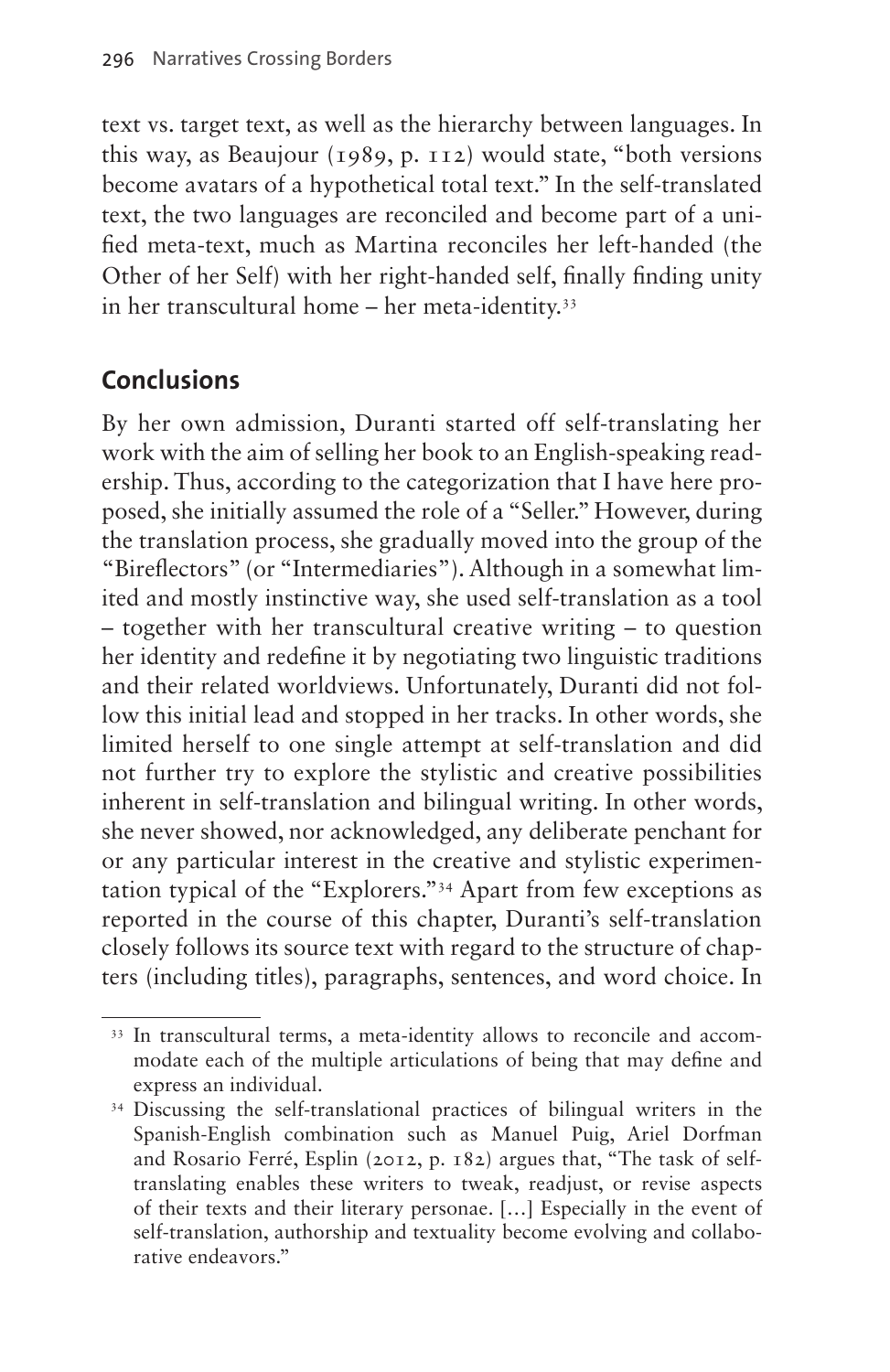the target text there is no alteration of the scenes, descriptions, and dialogues presented in the source text. In Duranti's case, therefore, self-translation does not lead to the creation of another imaginary setup, with its different structure, word choice, set of poetic references, or symbolic system. One might argue that this is mainly due to the fact that Duranti did not dwell deeply and long enough in her adopted linguistic matrix to reach a stable bilingual status and thus enter a fully bilingual creative mindset. Research shows (Recuenco Peñalver, 2011) that there are self-translators who give up after their first attempt or even before completing their first self-translation endeavour. Despite their more or less accomplished bilingual status, they find the task too demanding, too time-consuming or even too confusing in terms of cultural negotiation and identity formation.[35](#page-22-0) On the other hand, there also are writers who experiment with self-translation as the culmination of a creative process of bilingual acquisition. Once they reach idiomatic bilingual proficiency, these self-translators feel compelled to go the extra mile and create opportunities for personal revision and reinvention as they take ownership of the linguistic and cultural ambivalences that arise from authoring two similar yet always distinct narratives. For this reason, I think we need to distinguish between self-translation as the product of a process of linguistic and cultural mediation ("the intermediated" self-translation) and self-translation as the product of a process of creative transformation (the "explored" self-translation).

Despite not being a rewriting, a rendition or a re-generation of a previously written text, Duranti's self-translation is not a standard translation either. Rather, it may be considered a – somewhat rudimentary, perhaps – "intermediated" translation. In other words, Duranti did not limit herself to reproduce in one language what she had created in another. On the contrary, working within the limitations of not fully mastering English, she strove to produce a complementary literary text with its own cultural echo and effect in the target language. That is what she admitted doing when, operating as a cultural mediator and in full transcultural

<span id="page-22-0"></span><sup>&</sup>lt;sup>35</sup> Arguably, other authors may also find that self-translation does not add any significant existential value to their experience as writers.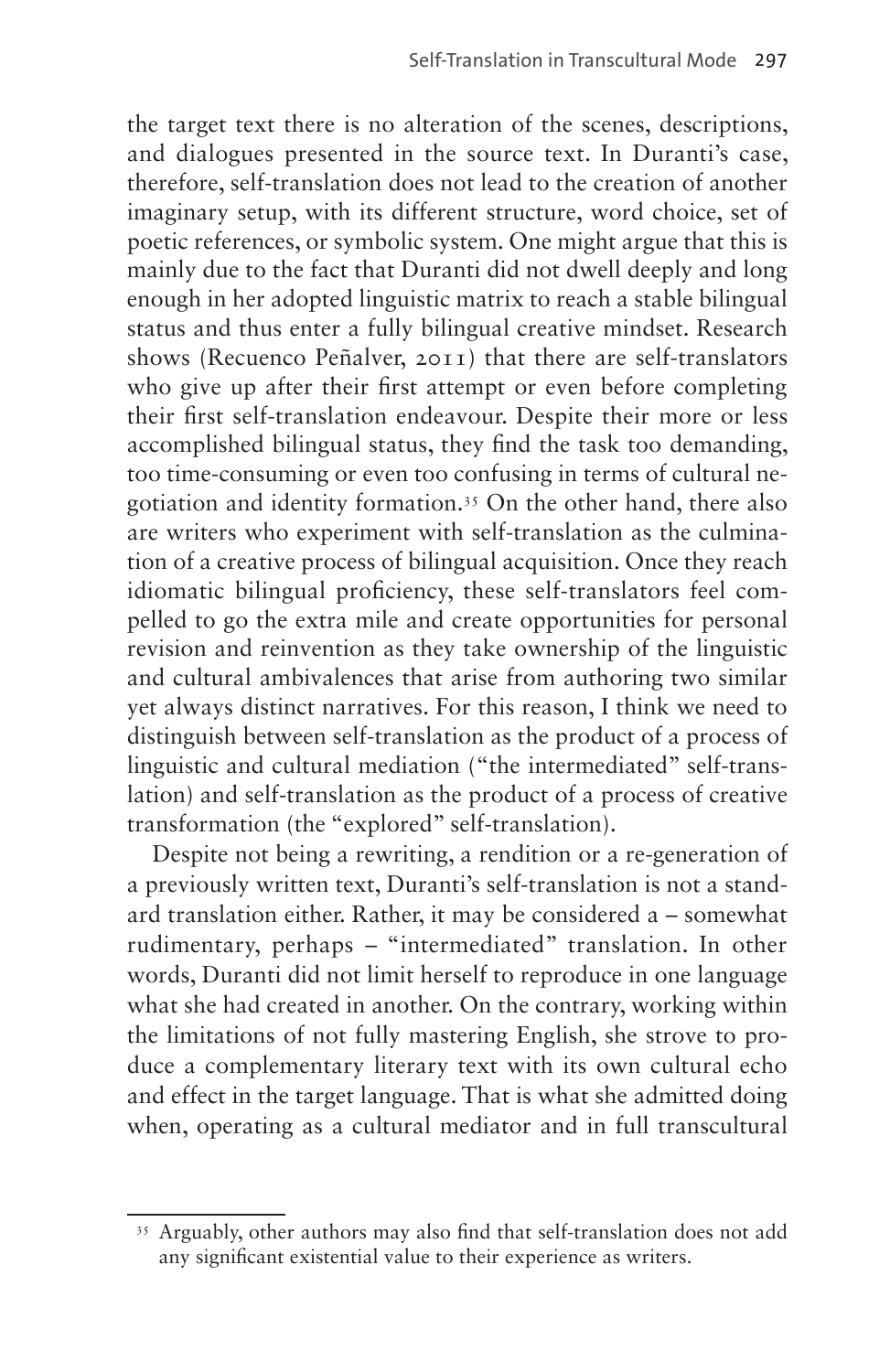mode (Dagnino 2015, p. 158), she tried to infuse her English text with a "scent of basil."

#### **References**

- Anselmi, S. (2012). *On Self-Translation: An Exploration in Self-Translators' Teloi and Strategies*.Milan: LED Edizioni Universitarie.
- Arrula Ruiz, G. (2017). "What We Talk About When We Talk About Identity in Self-Translation," *Ticontre. Teoria Testo Traduzione*, 7, pp. 1–21.

——— (2018). *Theory and Practice of Self-Translation*. PhD. Lejona, Vizcaya, Spain: University of the Basque Country.

- Baetens Beardsmore, H. (1982). *Bilingualism: Basic Principles*. Clevedon, Avon, England: Multilingual Matters.
- Baker, C. (2001). *Foundations of Bilingual Education and Bilingualism*. 3rd ed. Clevedon, UK: Multilingual Matters.
- Bassnett, S. and Bush, P. (2006). *The Translator as Writer*. London: Continuum.
- Bassnett, S. (2013). "L'autotraduzione come riscrittura," in Ceccherelli, A., Imposti, E. G., and Perotto, M. (eds) *Autotraduzione e riscrittura*. Bologna: Bononia University Press, pp. 31–44.
- Bassnett, S. and Lefevere, A. (eds.) (1990). *Translation, History and Culture*. London: Pinter Publishers.
- Birdsong, D. (2014). "Dominance and Age in Bilingualism." *Applied Linguistics*, pp. 1–20.
- Berry, Ellen E., and Mikhail N. Epstein (1999). "In Place of a Conclusion: Transcultural Dialogue," in Berry E. E. and Mikhail N. E. (eds.) *Transcultural Experiments: Russian and American Models of Creative Communication*. New York: St. Martin's, pp. 302–22.
- Klosty Beaujour, E. (1989). *Alien Tongues: Bilingual Russian Writers of the "First" Emigration*. Ithaca: Cornell University Press.
- Birdsong, D. (2005). "Interpreting Age Effects in Second Language Acquisition," in Kroll, J. F. and De Groot, A. M. B. (eds.) *Handbook of Bilingualism: Psycholinguistic Approaches*. Oxford: Oxford University Press, pp. 109–27.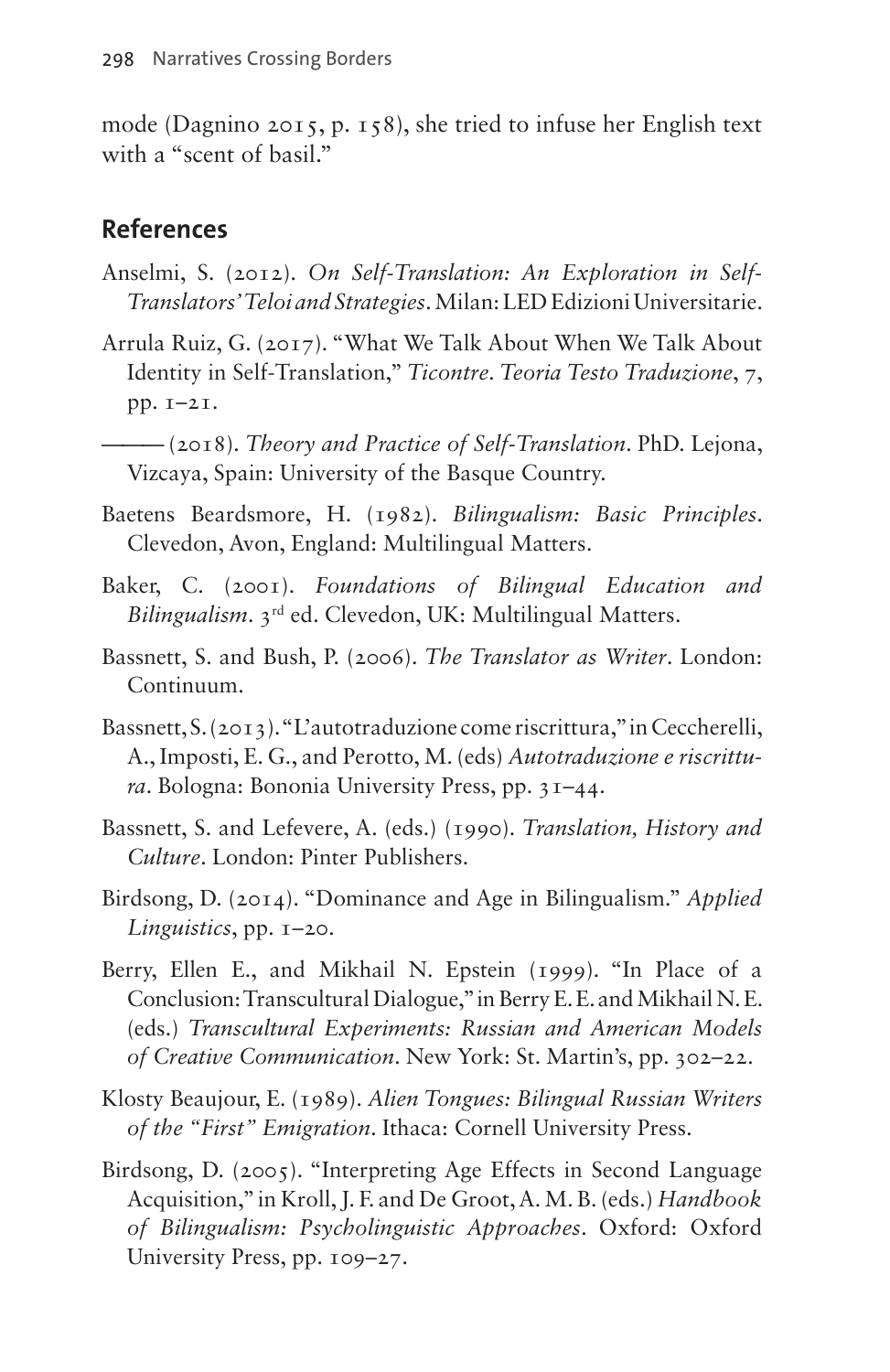- Casanova, P. (2009). "Consecration and Accumulation of Literary Capital: Translation as Unequal Exchange," in Baker, M. (ed.) *Translation Studies. Critical Concepts in Linguistics*. Vol. II. London-New York: Routledge, pp. 85-107.
- Chapela, A. (2015). "Translating Myself: Adventures in Self-Translation at the Iowa Translation Workshop." *Exchanges*. The University of Iowa, 14 September. Available at: [https://exchanges](https://exchanges.uiowa.edu/blog/translating-myself-adventures-in-self-translation-at-the-iowa-translation-workshop/) [.uiowa.edu/blog/translating-myself-adventures-in-self-trans](https://exchanges.uiowa.edu/blog/translating-myself-adventures-in-self-translation-at-the-iowa-translation-workshop/) [lation-at-the-iowa-translation-workshop/](https://exchanges.uiowa.edu/blog/translating-myself-adventures-in-self-translation-at-the-iowa-translation-workshop/) (Accessed: 31 August 2017).
- de Courtivron, I. (2003). *Lives in Translation: Bilingual Writers on Identity and Creativity*. New York: Palgrave/Macmillan Press.
- Dagnino, A. (2016a). "Transpatriation Processes and Early Twenty-First-Century Transcultural Novels in the Global Age," in Glenn, D. and Tulloch, G. (eds.) *Border Crossings*. Mile End, South Australia: Wakefield Press, pp. 204–217.
	- ——— (2016b). "Re-discovering Alessandro Spina's Diasporic Consciousness in a Transcultural Mode." *Special Issue: Transcultural Literary Studies: Politics, Theory, and Literary Analysis. Humanities*,  $5(42)$ , pp.  $I-II$ .

——— (2015). *Transcultural Writers and Novels in the Age of Global Mobility*. West Lafayette: Purdue University Press.

- Dagnino, A. and Duranti, F. (2017a). Email correspondence, 3 June.
- ——— (2017b). Interview with Francesca Duranti, 2 July.
- Dagnino, A. and Marciano, F. (2017). Interview with Francesca Marciano, 14 September.
- Daller, Michael, H. (2011). "The Measurement of Bilingual Proficiency: Introduction." *International Journal of Bilingualism*,  $15$  (2), pp.  $123 - 127$ .
- Dasilva, X. M. (2011). "La autotraducción transparente y la autotraducción opaca," in Dasilva, X. M. and Tanqueiro, H. (eds.) *Aproximaciones a la autotraducción*. Vigo, Spain: Editorial Academia del Hispanismo, pp. 45–68.
- De Swaan, A. (2001). *Words of the World: The Global Language System*. Cambridge: Polity.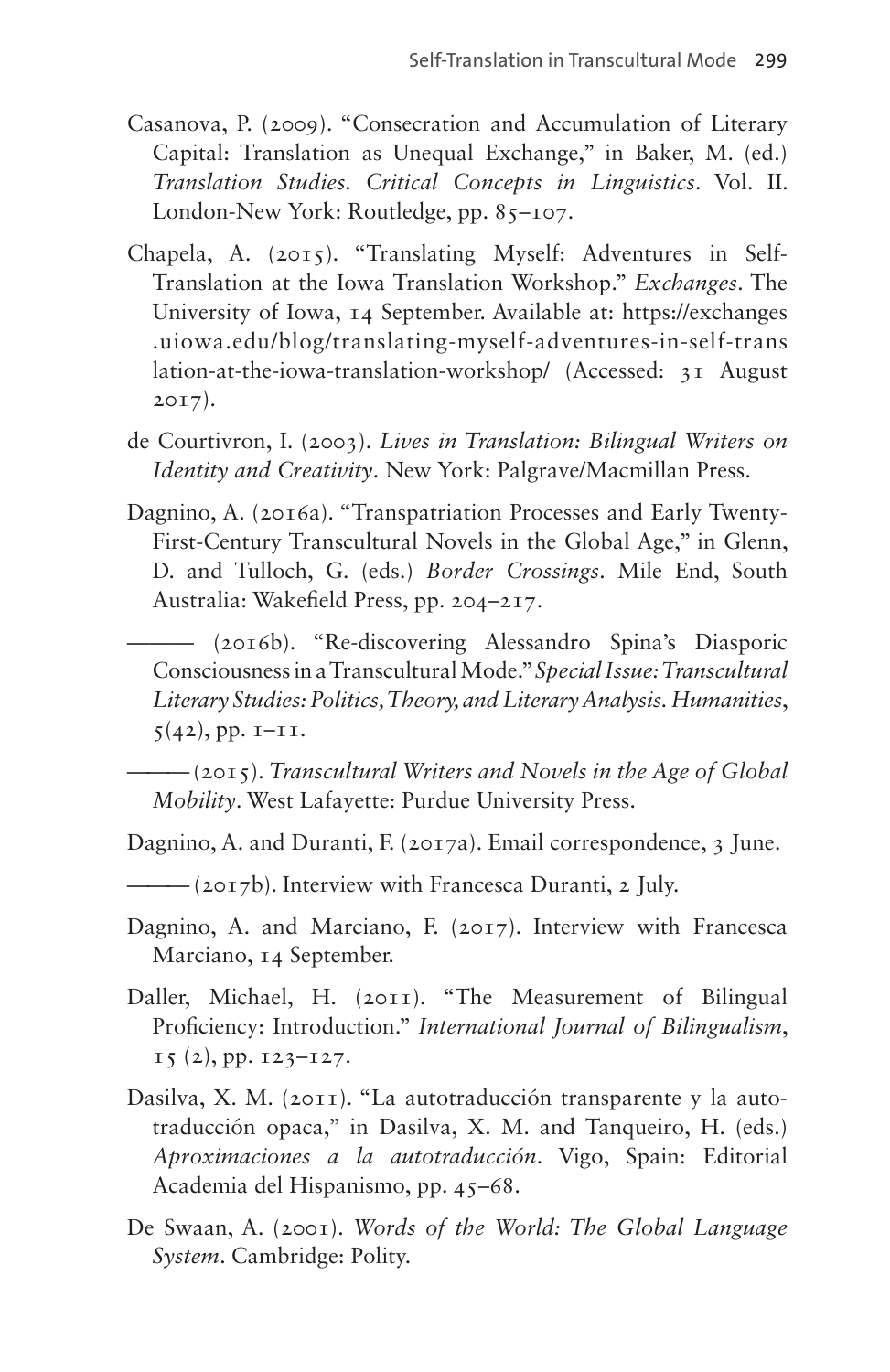- De Ferra, D. (2000). "Intervista con Francesca Duranti." *Bullettin for the Society for Italian Studies*, 33, pp. 17–26.
- Di Ciolla McGowan, N. (2000). "Introduction," in *Left-Handed Dreams*. Leicester, UK: Troubador Publishing, pp. v–xxi.

Duranti, F. (2003). *L'ultimo viaggio della Canaria*. Venezia: Marsilio.

——— (2000a). *Left-Handed Dreams*. New York: Delphinium Books.

- ——— (2000b). *Left-Handed Dreams*. Leicester, UK: TroubadorPublishing.
- ——— (1999). *Effetti personali*. Milano: Rizzoli.
- ——— (1996). *Sogni Mancini*. Milano: Rizzoli.
- Epstein, M. N. (2009). "Transculture: A Broad Way between Globalism and Multiculturalism." *American Journal of Economics & Sociology*, 68(1), pp. 327–51.
- Esplin, M. H. (2012). *Spanish, English, and In-Between: Selftranslation in the U.S. and Latin America*. PhD. Michigan State University.
- Fabbro, F. (2004). *Neuropedagogia delle lingue*. *Come insegnare le lingue ai bambini*. Roma: Astrolabio.

——— (1996). *Il cervello bilingue. Neurolinguistica e poliglossia*. Roma: Astrolabio.

- Ferraro, A. and Grutman, R. (2016). *L'Autotraduction littéraire. Perspectives théoriques*. Paris: Classiques Garnier.
- Fischer, B. (2016). "Transcultural Literary Studies: Politics, Theory, and Literary Analysis. Special Issue Introduction." *Humanities*, 5  $(86)$ , pp.  $1-5$ .
- Fitch, B. T. (1985). "The Status of Self-translation." *Texte*, 4, pp. 111–25.
- Garazi A. R. (2017), "What we talk about when we talk about identity in self-translation." *Ticontre. Teoria Testo Traduzione*, 7, pp. 1–22.
- Gentes, E. (2016). "… et ainsi j'ai décidé de me traduire. Les moments déclencheurs dans la vie littéraire des autotraducteurs," in Ferraro, A. and Grutman, R (eds.) *L'Autotraduction littéraire: perspectives théoriques*. Paris: Classiques Garnier, pp. 85–101.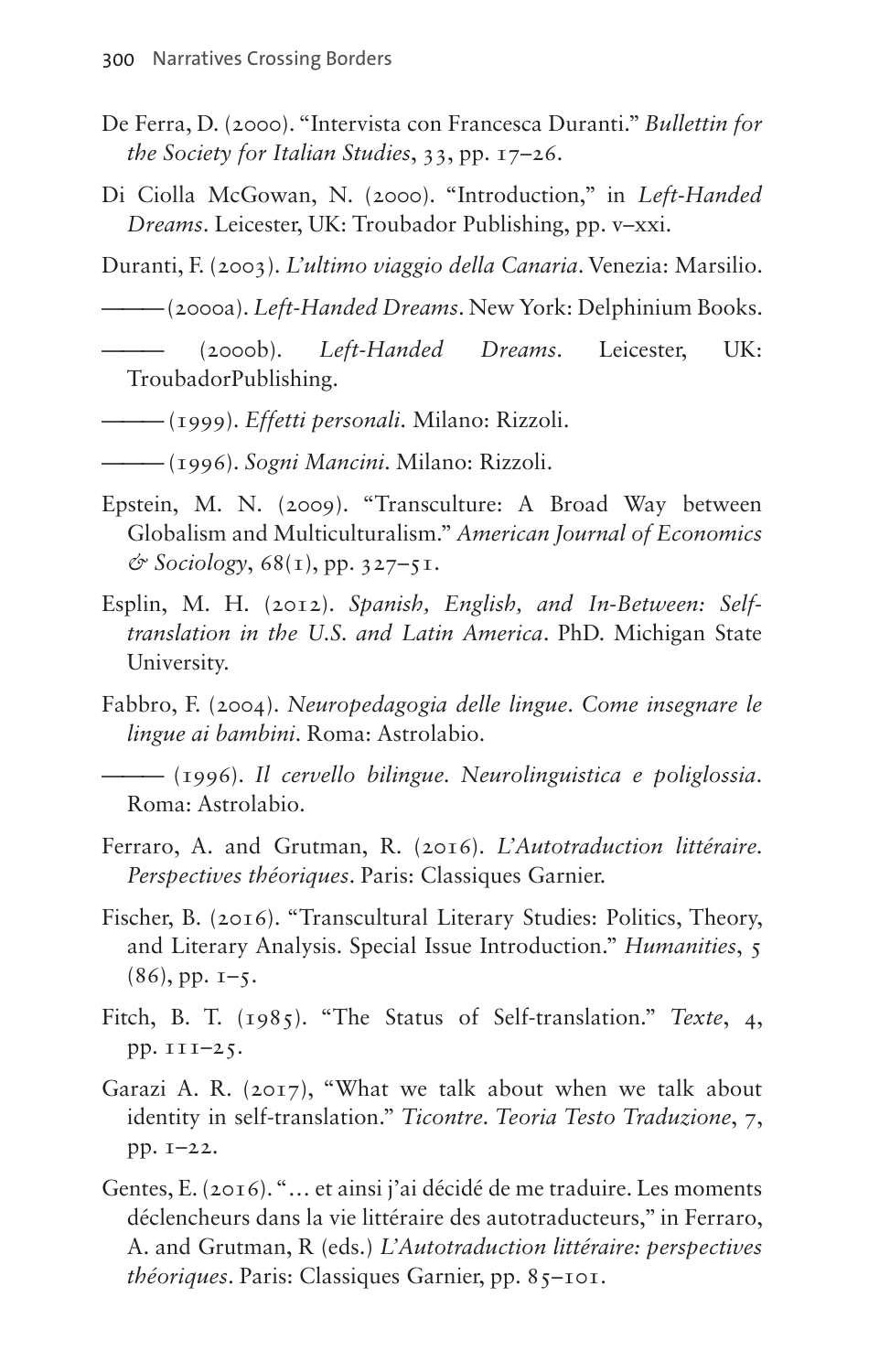Grosjean, F. (2010). *Bilingual: Life and Reality*. Cambridge, MA; London: Harvard University Press.

——— (1989) "Neurolinguists Beware! The Bilingual is not Two Monolinguals in One Person." *Brain and Language*, 36(1), pp. 3–15.

- Grutman, R. (2016a). "L'autotraduction: de la galerie de portraits à la galaxie des langues," in Ferraro, A and Grutman, R. (eds.) *L'Autotraduction littéraire. Perspectives théoriques*. Paris: Classiques Garnier.
	- ——— (2016b). "'Non si tratta di una semplice auto-traduzione': il ruolo della riscrittura nella postura d'autore di Amara Lakhous." *Special Issue (Voci della traduzione/Voix de la traduction). mediAzioni*, 21, pp. 1–28.
	- ——— (2015). "Manuscrits, traduction et autotraduction," in Montini, C. (ed.) *Traduire. Genèse du Choix*. Paris: Éditions des Archives Contemporaines, pp.  $115-28$ .

——— (2013a). "A Sociological Glance at Self-translation and Selftranslators." In Cordingley, A. (ed.) *Self-Translation: Brokering Originality in Hybrid Culture*. London: Bloomsbury, pp. 63–80.

——— (2013b). "Autotraduction, asymétrie, extraterritorialité," in Lagarde, C. and Tanqueiro, H., *L'autotraduction aux frontiers de la langue e de la culture* Limoges: Lambert-Lucas, pp. 37–42.

——— (2011). "Diglosia y autotraducción 'vertical' (en y fuera de España)," in Dasilva, X.M. and Tanqueiro, H. (eds.) *Aproximaciones a la autotraducción*. Vigo: Academia del Hispanismo, pp. 69–91.

——— (2009). "Autotranslation," in Baker, M. (ed.) *Encyclopaedia of Translation Studies*, 2nd ed. London: Routledge, pp. 257–260.

——— (1998). "Auto-translation, Multilingualism" and "Translation," in Baker, M. (ed.) *Encyclopedia of Translation Studies*. London-New York: Routledge, pp. 17–20; pp. 157–160.

- Grutman, R. and Van Bolderen, T. (2014). "Self-Translation," in Bermann S. and Porter C. (eds.) *A Companion to Translation Studies*, pp. 323–332.
- Hannerz, U. (2001). "Thinking about Culture in a Global Ecumene." *Culture in the Communication Age*. Ed. James Lull. London: Routledge, pp. 54–71.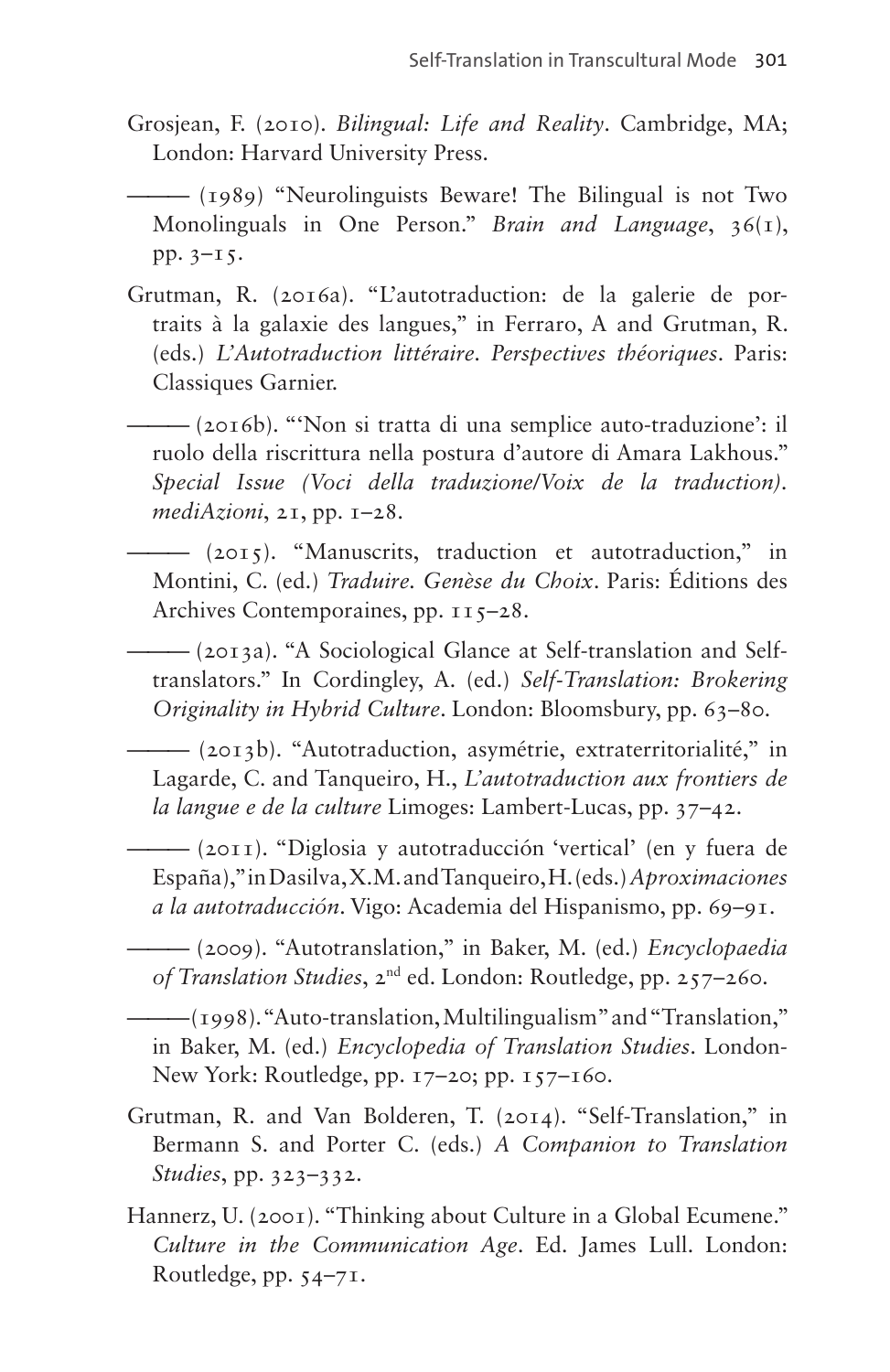Hewson, L. (2006). "The Vexed Question of Creativity in Translation." *Palimpsestes*, Hors série, pp. 54–63. Available at: [http://journals](http://journals.openedition.org/palimpsestes/1068) [.openedition.org/palimpsestes/1068](http://journals.openedition.org/palimpsestes/1068) (Accessed: 25 October 2017).

——— (1997). "Change in Translation and the Image of the Translator," in Simms, K. (ed.) *Translating Sensitive Texts: Linguistic Aspects*. Amsterdam and Atlanta: Rodopi, pp. 47–56.

- Hokenson, J. W. and Munson, M. (2007). *The Bilingual Text. History and Theory of Literary Self-Translation*. Manchester: St Jerome.
- Huston, N. (2002). *Losing North. Musings on Land, Tongue, and Self*. Toronto: McArthur & Co.
- Johnston, D. (2007). "Mapping the Geographies of Translation," in Kelly, S. and Johnston, D. (eds.) *Betwixt and Between: Place and Cultural Translation*. Newcastle: Cambridge Scholars Publishing, pp. 254–68.
- Jung, V. (2002). *English-German Self-Translation of Academic Texts and its Relevance for translation theory*. Frankfurt am Main: Peter Lang.
- Kellman, S. G. (2003). *Switching Languages: Translingual Writers Reflect on their Craft*. Lincoln: University of Nebraska Press.

——— (2000). *The Translingual Imagination*. Lincoln: University of Nebraska Press.

- Klosty Beaujour, E. (1989). *Alien Tongues: Bilingual Russian Writers of the "First" Emigration*. Ithaca: Cornell University Press.
- Krause, C. (2007). "Eadar Dà Chànan: Self-Translation, the Bilingual Edition and Modern Scottish Gaelic Poetry." PhD. Edinburgh: The University of Edinburgh.
- Lagarde, C. (2015). "De l'individu au global: les enjeux psychosociolinguistiques de l'autotraduction littéraire." *Glottopol. Revue de sociolinguistique en ligne*, 25, pp. 31–46. Available at: [http://](http://glottopol.univ-rouen.fr/numero_25.html) [glottopol.univ-rouen.fr/numero\\_25.html](http://glottopol.univ-rouen.fr/numero_25.html) (Accessed: 21 July 2017).
- Landa, M. (2006). "La autotraducción como reescritura creative," in Hibbs, S. and Martinez, M. Toulouse (eds.) *Traduction, adaptation, réécriture dans le monde hispanique contemporain*. Toulouse: Presses universitaires du Mirail, pp. 52–60.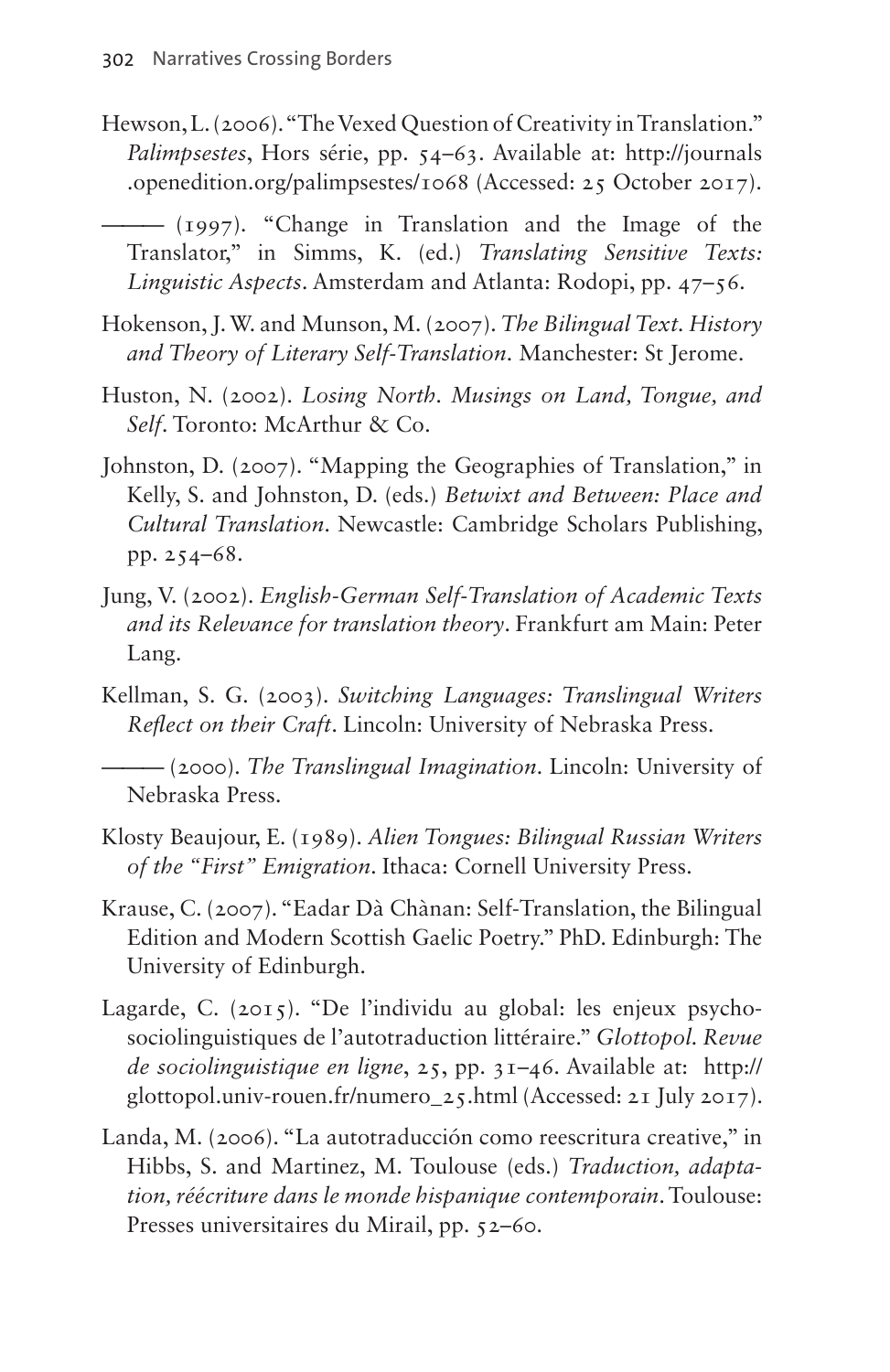- Nannavecchia, T. (2016). "Translating Italian-Canadian Migrant Writing to Italian: A Discourse around the Return to the Motherland/Tongue." PhD. University of Ottawa.
- Ng B. C. and Wigglesworth, G. (2007). *Bilingualism: An Advanced Resource Book*. London and New York: Routledge.
- Nordin, I. G., Hansen J, and Zamorano Llena C. (2013). "Introduction: Conceptualizing Transculturality in Literature," in Nordin, I. G., Hansen J, and Zamorano Llena C (eds.) *Transcultural Identities in Contemporary Literature*. Amsterdam: Rodopi, pp. ix–xxvii.
- Nordin, I. G., C. Edfeldt, L. Hu, H. Jonsson, A. Leblanc (2016). "Introduction: Transcultural Identity Constructions in a Changing World," in I. G. Nordin, C. Edfeldt, L. Hu, H. Jonsson, and A. Leblanc (eds.) *Transcultural Identity Constructions in a Changing World*. Frankfurt am Main: Peter Lang, pp. 11–22.
- Oustinoff, M. (2001). *Bilinguisme d'écriture et auto-traduction. Julien Green, Samuel Beckett, Vladimir Nabokov*. Paris: L'Harmattan.
- Paradis, M. (2009). *Declarative and procedural determinants of second languages*. Amsterdam: John Benjamins Publishing Company.

——— (2004). *A Neurolinguistic Theory of Bilingualism*. Amsterdam: John Benjamins Publishing Company.

- Parks, T. (1999). "Different Worlds," in Allén, S. (ed.) *Translation of Poetry and Poetic Prose*. *Proceedings of the Nobel Symposium 110*. Singapore, New Jersey, London, Hong Kong: World Scientific Publishing, pp.  $135-150$ .
- Popovič, A. (1976). *Dictionary for the Analysis of Literary Translation*. Edmonton: The University of Alberta.
- Pratt, M. L. (1992). *Imperial Eyes: Travel Writing and Transculturation*. London: Routledge.
- Recuenco Peñalver, M. (2015). "Encounter with André Brink: Looking on ... Self-Translation." *Research in African Literatures*, 46(2), pp. 146–156.

——— (2011). "Más allá de la traducción: La autotraducción." *Trans*, 15, pp. 193–208.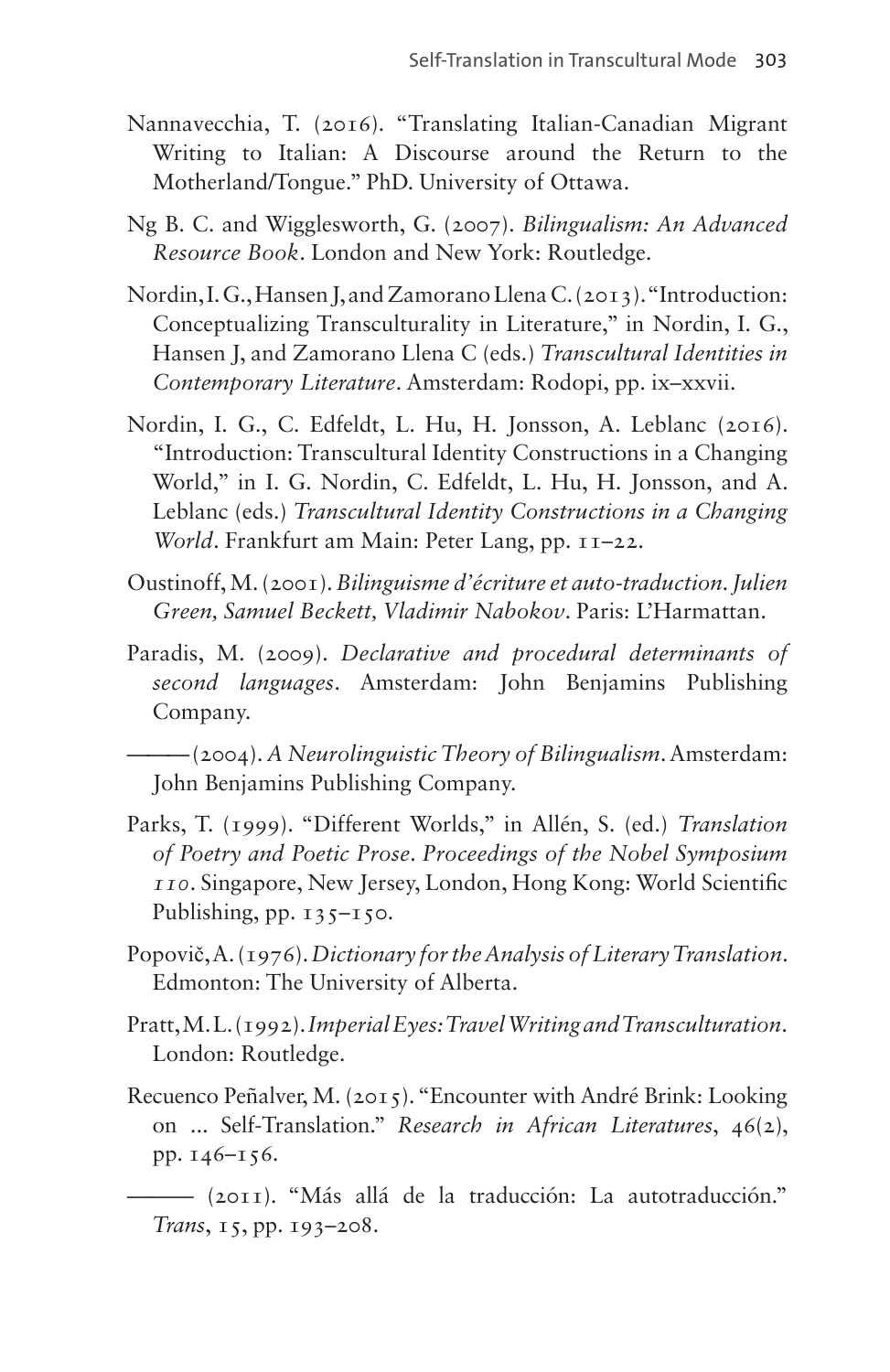- Reid, A. (1990). *Whereabouts. Notes on Being a Foreigner*. Buffalo, N.Y.: White Pine Press.
- Romaine, S. (1995). *Bilingualism*. 2nd ed. Oxford, UK; Cambridge, Mass., USA: Blackwell.
- Saidero, D. (2011). "Self-Translation as Transcultural Re-Inscription of Identity in Dôre Michelut and Gianna Patriarca," in Ferraro, A. (ed.) *Oltreoceano 05. L'autotraduzione nelle letterature migranti*. Udine: Forum, pp. 33–41.
- Salmon, L. and Mariani, M. (2008). *Bilinguismo e traduzione. Dalla neurolinguistica alla didattica delle lingue*. Milano: FrancoAngeli.
- Spagnuolo, E. (2017). "Giving Voice to the Hybrid Self. Selftranslation as Strategy by Francesca Duranti/Martina Satriano." *Ticontre*. *Teoria Testo Traduzione*, 7, pp. 67–84.
- Taft, R. (1981). "The Role and Personality of the Mediator," in Bochner, S. (ed.) *The Mediating Person: Bridges between Cultures*. Cambridge: Schenkman.
- Tanqueiro, H. (2014). "Sobre la experiencia de autotraducirse #1." *Translation Designers*, 18 November. Available at: [http://trans](http://translationdesigners.tumblr.com) [lationdesigners.tumblr.com](http://translationdesigners.tumblr.com) (Accessed: 23 January 2017).
- Torrop, P. (2002). "Translation as Translating as Culture." *Sign Systems Studies*, 30(2), pp. 593–605.
- Venuti, L. (ed.) (2012). *The Translation Studies Reader*. 3rd ed. London and New York: Routledge.

——— (1995). *The Translator's Invisibility. A History of Translation*. London and New York: Routledge.

- Venzo, P. (2016). "(Self)Translation and the Poetry of the 'In-between.'" *Cordite Poetry Review*. 1(February), pp. 1–6. Available at: [http://](http://cordite.org.au/scholarly/selftranslation-in-between/) [cordite.org.au/scholarly/selftranslation-in-between/](http://cordite.org.au/scholarly/selftranslation-in-between/) (Accessed: 22 May 2017).
- Welsch, W. (2009). "On the Acquisition and Possession of Commonalities," in Schulze- Engler, F. and Helff, S. (eds.) *Transcultural English Studies: Theories, Fictions, Realities*. Amsterdam: Rodopi, pp. 3–36.